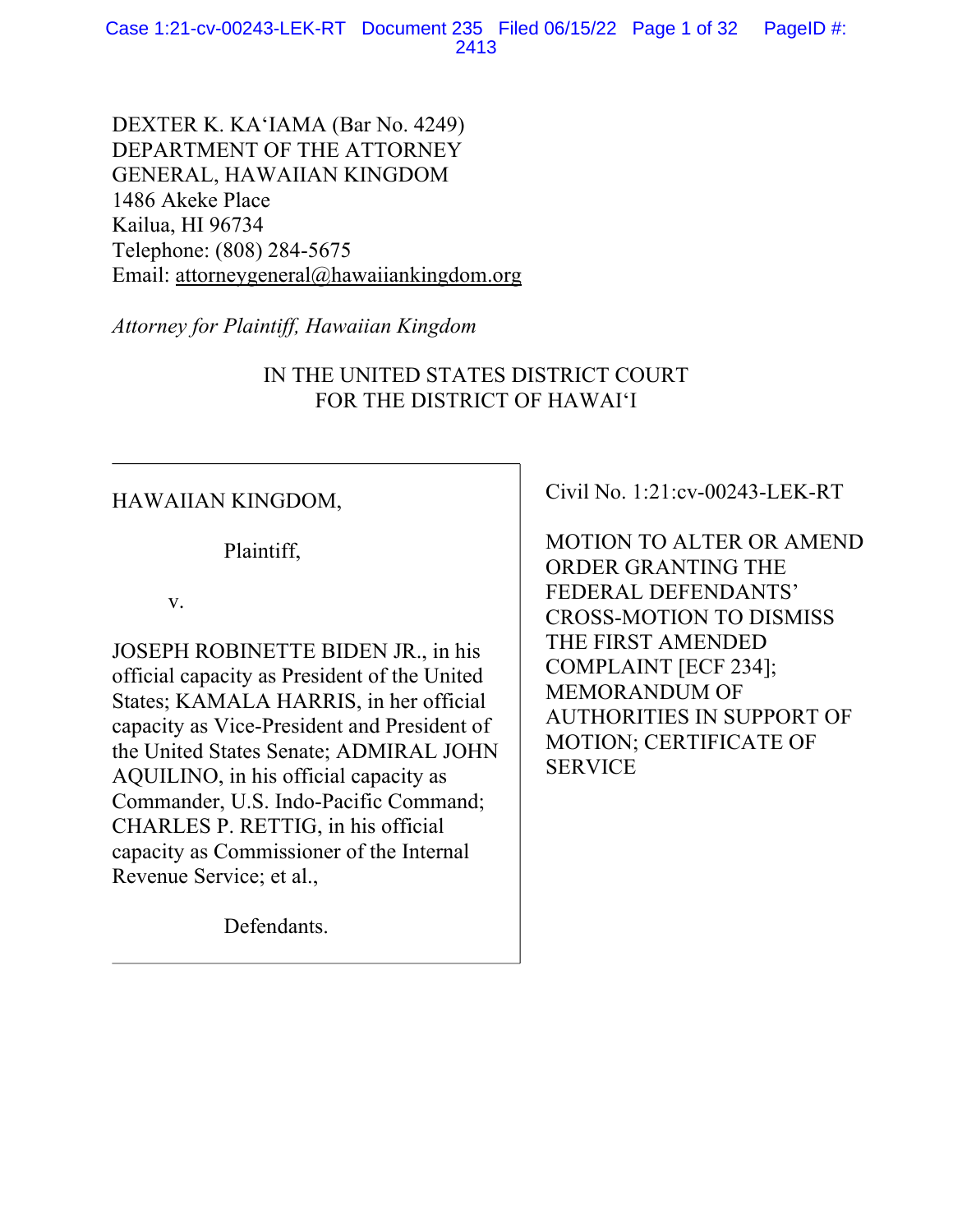# **TABLE OF CONTENTS**

|      | MOTION TO ALTER OR AMEND ORDER GRANTING<br>THE FEDERAL DEFENDANTS' CROSS-MOTION TO |    |
|------|------------------------------------------------------------------------------------|----|
|      |                                                                                    |    |
| I.   |                                                                                    |    |
| II.  |                                                                                    |    |
| III. | <b>DISTINGUISHING BETWEEN</b><br><b>RECOGNITION OF A STATE AND</b>                 |    |
| IV.  | <b>SHIFTING THE BURDEN OF PROOF</b>                                                |    |
| V.   | THREAT OF ARMED FORCE BY<br>THE UNITED STATES AGAINST                              |    |
| VI.  | INTERNATIONAL LAW OF OCCUPATION19                                                  |    |
| VII. |                                                                                    | 23 |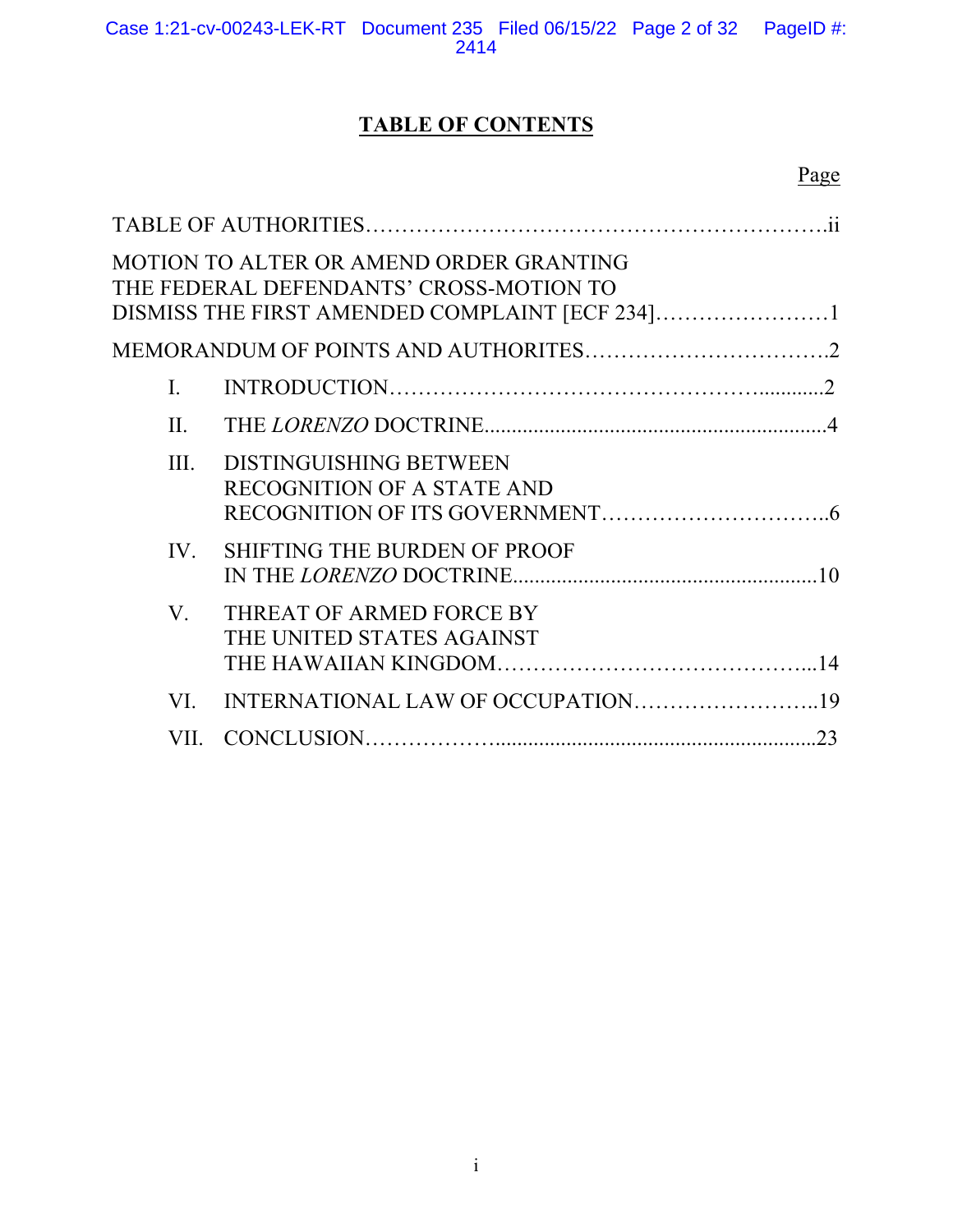# **TABLE OF AUTHORITIES**

 $Page(s)$ 

## **CASES:**

# United States

| Banco Nacional de Cuba v. Sabbatino, 376 U.S. 398 (1964)9, 23          |
|------------------------------------------------------------------------|
|                                                                        |
| First Interstate Mortgage Co. v. Lindsey, 1995 U.S. Dist. LEXIS 181725 |
|                                                                        |
| Hawaii v. Macomber, 40 Fed. Appx. 499; 2002 U.S. App. LEXIS 125935     |
|                                                                        |
|                                                                        |
|                                                                        |
| Megeso-William-Alan v. Ige, 538 F. Supp. 3d 1063;                      |
|                                                                        |
|                                                                        |
|                                                                        |
|                                                                        |
|                                                                        |
| U.S. Bank Tr., N.A. v. Fonoti, Civil No. 18-00118                      |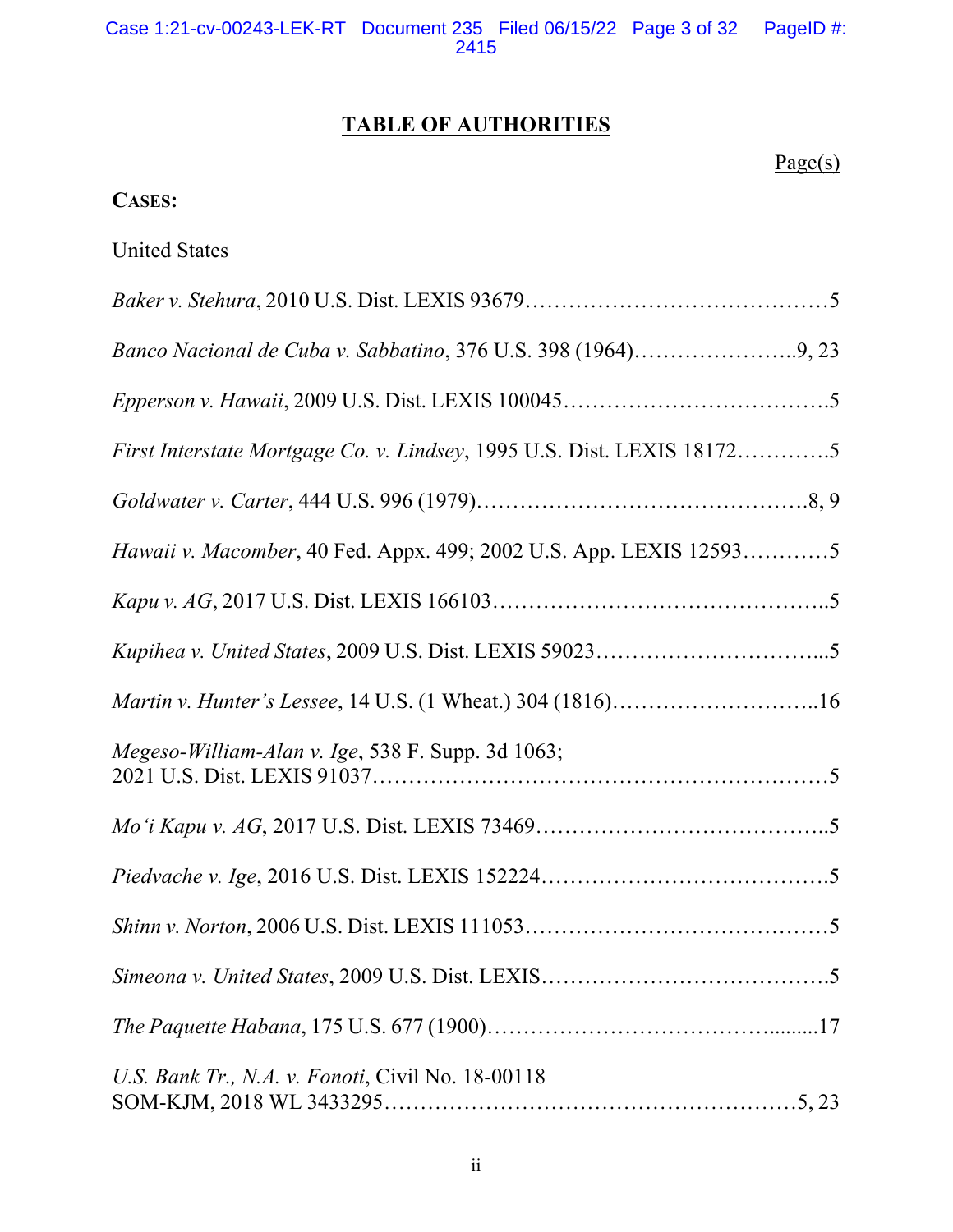### Case 1:21-cv-00243-LEK-RT Document 235 Filed 06/15/22 Page 4 of 32 PageID #: 2416

| United States v. Lorenzo, 995 F.2d 1448, *1455;                  |
|------------------------------------------------------------------|
|                                                                  |
|                                                                  |
| <i>Waialeale v. Officers of the United States Magistrate(s),</i> |
| State of Hawai'i                                                 |
| State of Hawai'i v. Armitage, 132 Haw. 36;                       |
| State of Hawai'i v. French, 77 Hawai'i 222;                      |
| State of Hawai'i v. Lorenzo, 77 Hawai'i 219;                     |

| Wells Fargo Bank v. Kawasaki, civil no. 11-1-0106 (GSH) |  |
|---------------------------------------------------------|--|
|                                                         |  |

# **International**

| Larsen v. Hawaiian Kingdom, 119 Int'l L. Reports 566 (2001)7 |  |  |
|--------------------------------------------------------------|--|--|
|--------------------------------------------------------------|--|--|

### **TREATIES:**

| 1848 Treaty of Peace, Friendship, Limits,   |  |
|---------------------------------------------|--|
| and Settlement with the Republic of Mexico, |  |
|                                             |  |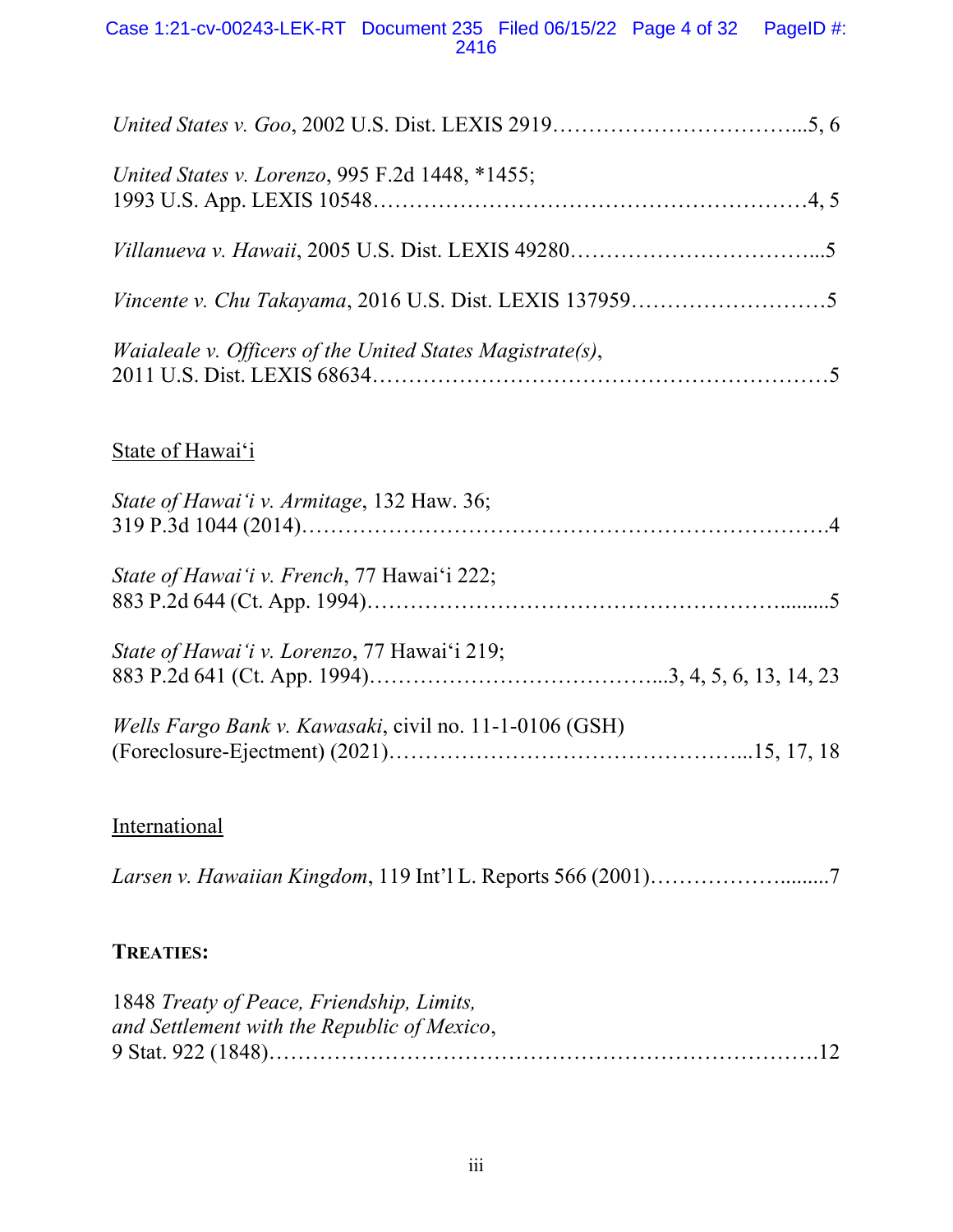Case 1:21-cv-00243-LEK-RT Document 235 Filed 06/15/22 Page 5 of 32 PageID #: 2417

| 1849 Treaty of Friendship, Commerce and Navigation<br>between the United States and the Hawaiian Kingdom,         |  |
|-------------------------------------------------------------------------------------------------------------------|--|
| 1898 Treaty of Peace between the United States<br>of America and the Kingdom of Spain, 30 Stat. 1754 (1898)12, 13 |  |
| 1907 Hague Convention on the Pacific Settlement of                                                                |  |
|                                                                                                                   |  |
| 1949 Fourth Geneva Convention, 6 U.S.T. 3516 (1949)19, 20, 21                                                     |  |

## **UNITED STATES STATUTES:**

| Joint Resolution To provide for annexing the Hawaiian                                                                                                                                                                                                |
|------------------------------------------------------------------------------------------------------------------------------------------------------------------------------------------------------------------------------------------------------|
| An Act To provide a government for the Territory of                                                                                                                                                                                                  |
| An Act To provide for the admission of the State of                                                                                                                                                                                                  |
| Joint Resolution To acknowledge the 100th<br>anniversary of the January 17, 1893 overthrow<br>of the Kingdom of Hawaii, and to offer an apology<br>to Native Hawaiians on behalf of the United States<br>for the overthrow of the Kingdom of Hawaii, |

# **HAWAIIAN KINGDOM LAW:**

*Proclamation of Provisional Laws of the Realm* (October 10, 2014)……………...58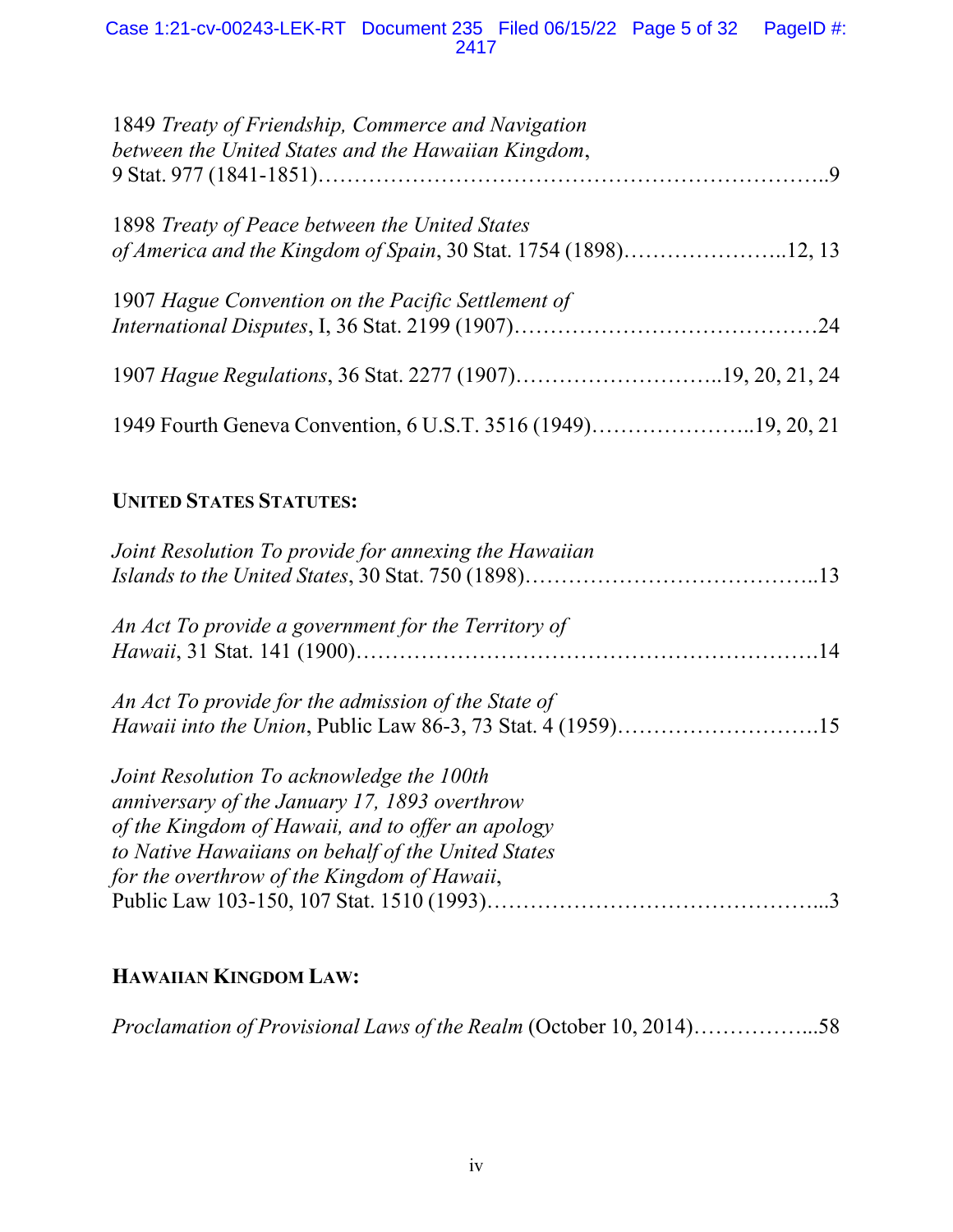Case 1:21-cv-00243-LEK-RT Document 235 Filed 06/15/22 Page 6 of 32 PageID #: 2418

| <b>RULES:</b>                                                                                                                                                                                                                                                  |
|----------------------------------------------------------------------------------------------------------------------------------------------------------------------------------------------------------------------------------------------------------------|
|                                                                                                                                                                                                                                                                |
| <b>OTHER AUTHORITIES:</b>                                                                                                                                                                                                                                      |
|                                                                                                                                                                                                                                                                |
|                                                                                                                                                                                                                                                                |
|                                                                                                                                                                                                                                                                |
| Matthew Craven, "Continuity of the Hawaiian<br>Kingdom as a State under International Law,"<br>in David Keanu Sai, ed., The Royal Commission<br>of Inquiry: Investigating War Crimes and Human<br>Rights Violations Committed in the Hawaiian Kingdom (2020)12 |
| James Crawford, The Creation of States in                                                                                                                                                                                                                      |
| Dieter Fleck (ed.), The Handbook of Humanitarian                                                                                                                                                                                                               |
| Doris Graber, The Development of the Law                                                                                                                                                                                                                       |
| Federico Lenzerini, Legal Opinion on the<br>Authority of the Council of Regency of the<br>—Civil Law on Juridical Fact of the Hawaiian State and<br>the Consequential Juridical Act by the Permanent Court                                                     |
| Karen Nelson Moore, "Collateral Attack on<br>Subject Matter Jurisdiction: A Critique of the<br>Restatement (Second) of Judgments,"                                                                                                                             |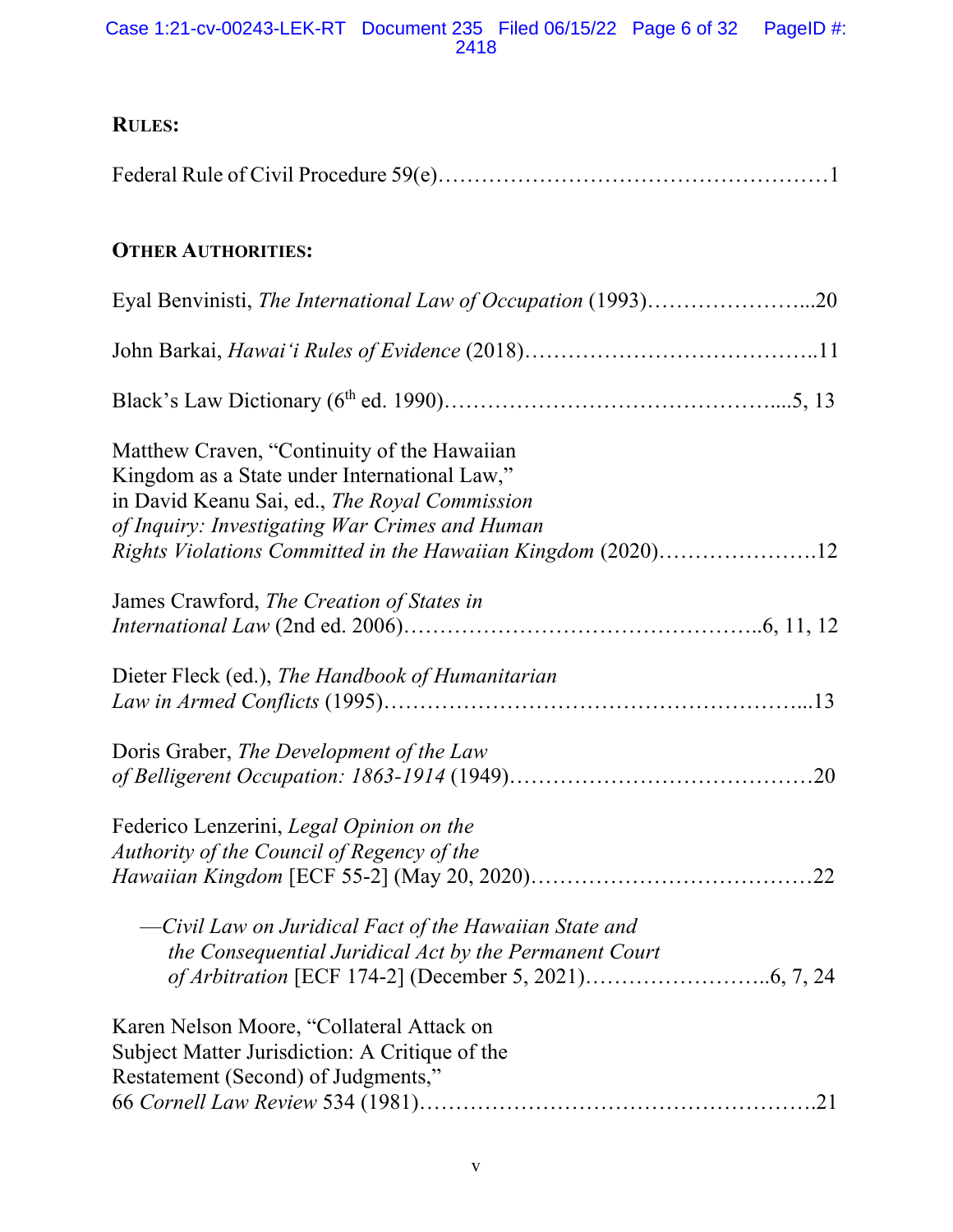| M.J. Peterson, Recognition of Governments: Legal                                                                                                                                                                                                                                                                 |
|------------------------------------------------------------------------------------------------------------------------------------------------------------------------------------------------------------------------------------------------------------------------------------------------------------------|
|                                                                                                                                                                                                                                                                                                                  |
| Restatement (Third) of the Foreign Relations Law                                                                                                                                                                                                                                                                 |
| William Schabas, "War Crimes Related to the United States<br>Belligerent Occupation of the Hawaiian Kingdom,"<br>in David Keanu Sai, ed., The Royal Commission of Inquiry:<br><b>Investigating War Crimes and Human Rights Violations</b>                                                                        |
| Georg Schwarzenberger, "Title to Territory:<br>Response to a Challenge," 51(2) American Journal                                                                                                                                                                                                                  |
| United States, Opinion on the Legality of the<br>Issuance of AMG (Allied Military Government)<br>Currency in Sicily, 23 Sept. 1943, reprinted in<br><b>Occupation Currency Transactions: Hearings</b><br>Before the Committees on Appropriations Armed<br>Services and Banking and Currency, U.S. Senate,<br>.20 |
| United States House of Representatives, 53rd Congress,<br>Executive Documents on Affairs in Hawai'i: 1894-95 (1895)14                                                                                                                                                                                            |
| U.S. Secretary of State Calhoun to Hawaiian Commissioners (July 6, 1844)10                                                                                                                                                                                                                                       |
| Jay Tidmarsh, "A Theory of Federal Common Law,"<br>100(2) Northwestern University Law Review 585 (2006)16                                                                                                                                                                                                        |
| 11 Charles Alan Wright & Arthur R. Miller,                                                                                                                                                                                                                                                                       |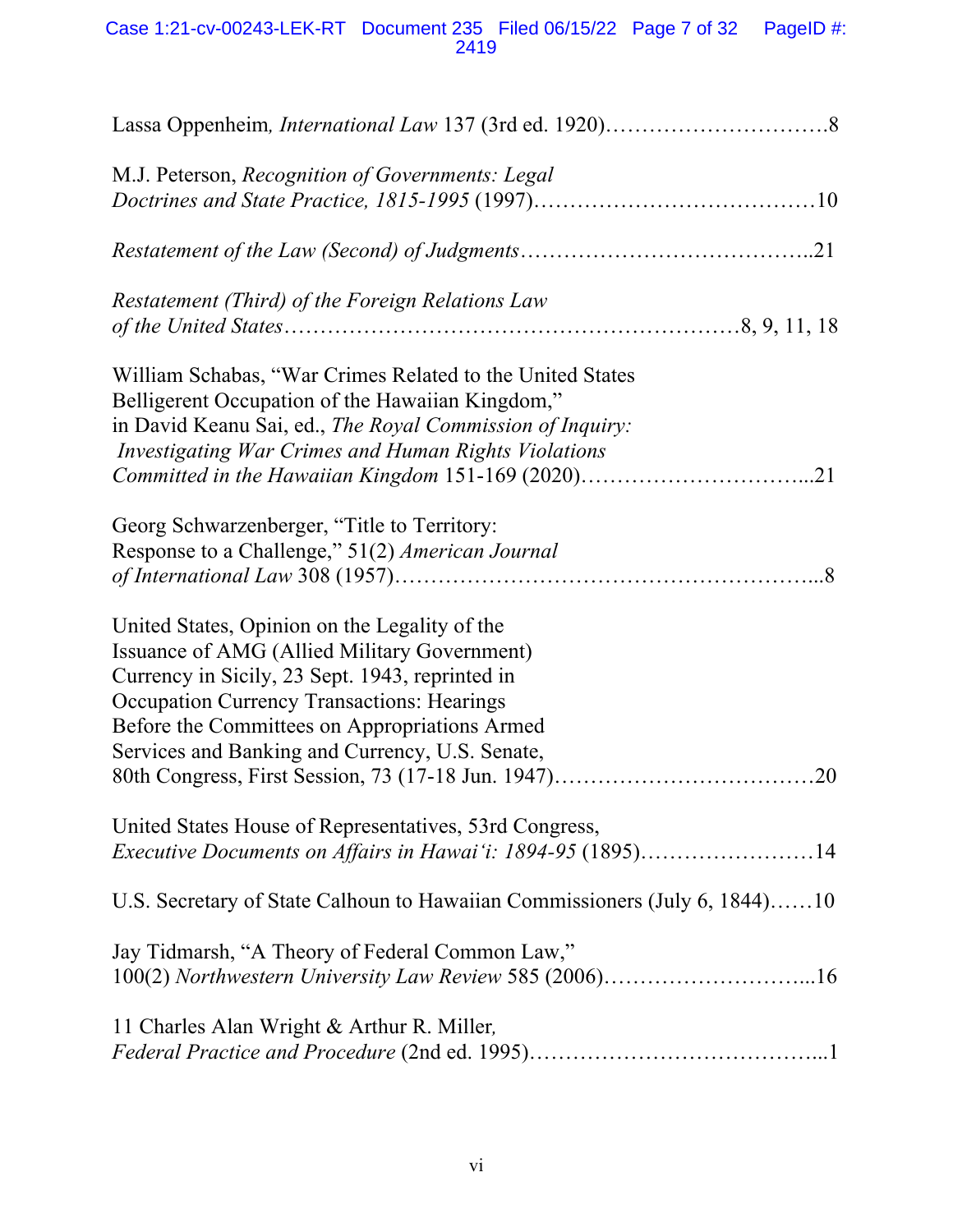### **MOTION TO ALTER OR AMEND ORDER GRANTING THE FEDERAL DEFENDANTS' CROSS-MOTION TO DISMISS THE FIRST AMENDED COMPLAINT [ECF 234]**

COMES NOW Plaintiff HAWAIIAN KINGDOM, by and through Dexter K. Ka'iama, its counsel named hereinabove, and hereby moves for an Order to Alter or Amend the Court's Order Granting the Federal Defendants' Cross-Motion to Dismiss the First Amended Complaint [ECF 234] filed herein on June 9, 2022. This Motion is made as instructed by Rule 59(e) of the Federal Rules of Civil Procedure and is supported by the attached Memorandum of Points and Authorities.

A Rule 59(e) motion may be granted if the moving party demonstrates any of the following: (1) the judgment was based upon a manifest error of law or fact; (2) there is newly discovered or previously unavailable evidence; (3) to prevent manifest injustice; and  $(4)$  there is an intervening change in controlling law.<sup>1</sup>

DATED: Honolulu, Hawai'i, June 15, 2022.

Respectfully submitted,

/s/ Dexter K. Ka'iama

DEXTER K. KA'IAMA (Bar No. 4249) Attorney General of the Hawaiian Kingdom DEPARTMENT OF THE ATTORNEY GENERAL, HAWAIIAN KINGDOM *Attorney for Plaintiff, Hawaiian Kingdom*

<sup>1</sup> 11 Charles Alan Wright & Arthur R. Miller*, Federal Practice and Procedure* §2810.1 (2nd ed. 1995).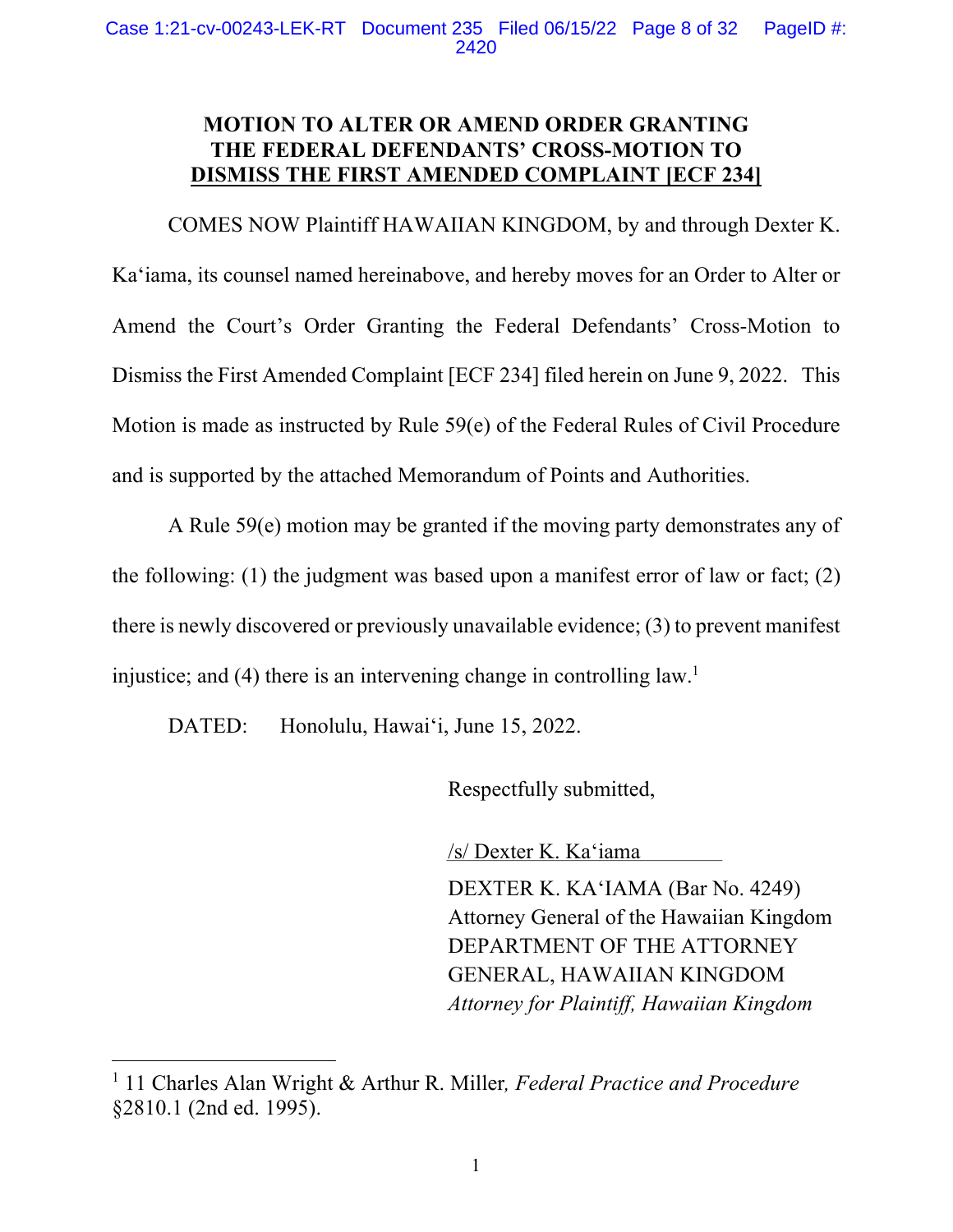### **MEMORANDUM OF POINTS AND AUTHORITIES**

### **I. INTRODUCTION**

One year after the United States Congress passed the *Joint Resolution To acknowledge the 100th anniversary of the January 17, 1893 overthrow of the Kingdom of Hawaii, and to offer an apology to Native Hawaiians on behalf of the*  United States for the overthrow of the Kingdom of Hawaii,<sup>2</sup> an appeal, was heard by the State of Hawai'i Intermediate Court of Appeals**,** that centered on a claim that the Hawaiian Kingdom continues to exist as a State. In *State of Hawai'i v. Lorenzo*, <sup>3</sup> the Intermediate Court of Appeals ("*Lorenzo* Court") stated:

Lorenzo appeals, arguing that the lower court erred in denying his pretrial motion (Motion) to dismiss the indictment. The essence of the Motion is that the [Hawaiian Kingdom] (Kingdom) was recognized as an independent sovereign nation by the United States in numerous bilateral treaties; the Kingdom was illegally overthrown in 1893 with the assistance of the United States; the Kingdom still exists as a sovereign nation; he is a citizen of the Kingdom; therefore, the courts of the State of Hawai'i have no jurisdiction over him. Lorenzo makes the same argument on appeal. For the reasons set forth below, we conclude that the lower court correctly denied the Motion.4

The *Lorenzo* Court based its denial of the motion to dismiss the indictment on

an evidentiary burden as described by the Ninth Circuit in its 1993 decision, in

<sup>&</sup>lt;sup>2</sup> 107 Stat. 1510 (1993).

<sup>3</sup> *State of Hawai'i v. Lorenzo*, 77 Hawai'i 219; 883 P.2d 641 (Ct. App. 1994).

<sup>4</sup> *Id*., 220, 642.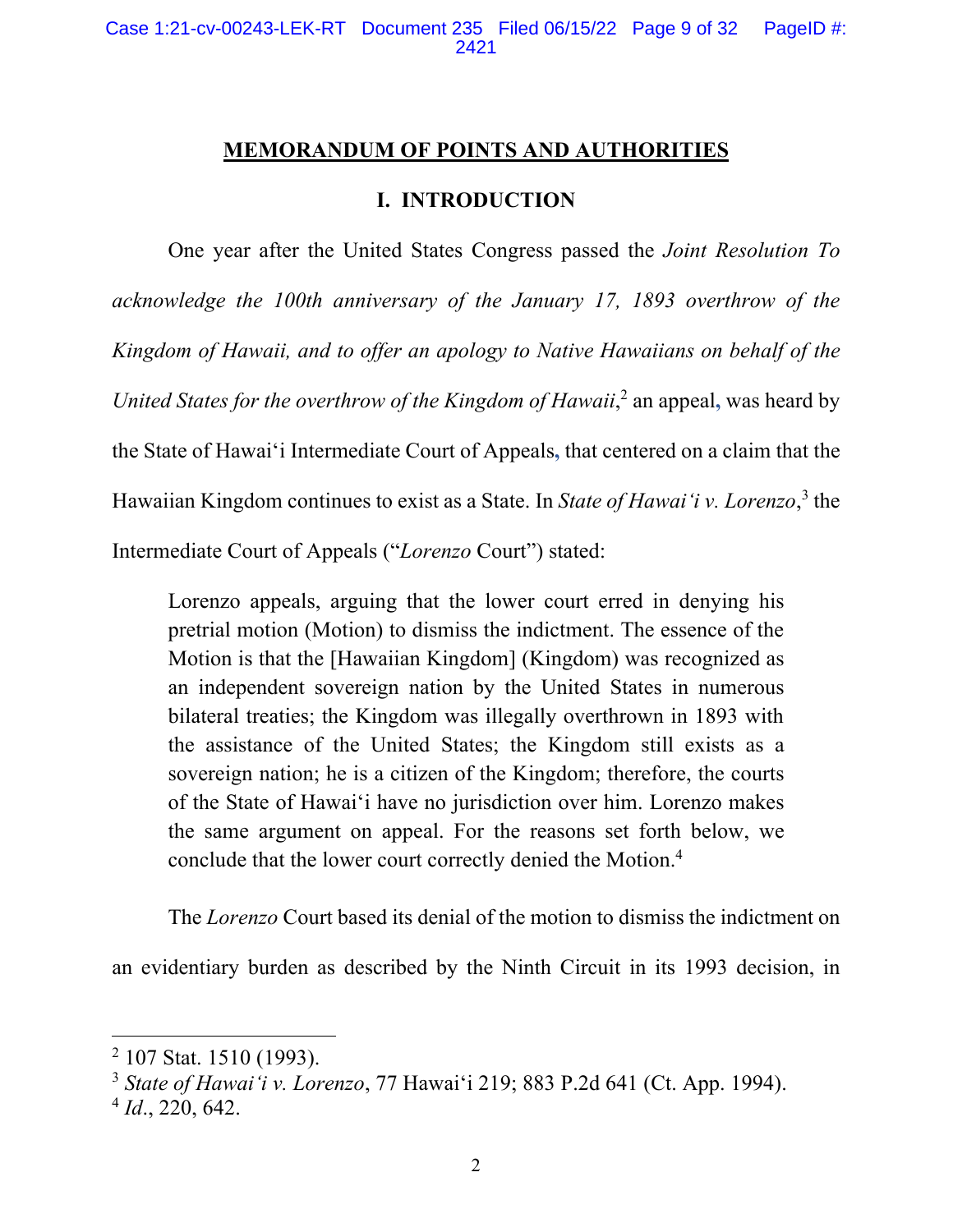#### Case 1:21-cv-00243-LEK-RT Document 235 Filed 06/15/22 Page 10 of 32 PageID #: 2422

*United States v. Lorenzo*, that "[t]he appellants have presented no evidence that the Sovereign Kingdom of Hawaii is currently recognized by the federal government."5 As a result, the *Lorenzo* Court stated, it "was incumbent on Defendant to present evidence supporting his claim. *United States v. Lorenzo*. Lorenzo has presented no factual (or legal) basis for concluding that the Kingdom exists as a state in accordance with recognized attributes of a state's sovereign nature."6 Neither the Ninth Circuit Court nor the *Lorenzo* Court foreclosed the question but rather provided, what it saw at the time, instruction for the courts to arrive at the conclusion that the Hawaiian Kingdom, from an evidentiary basis, exists as a State.

The *Lorenzo* Court's standard of review in determining whether the Hawaiian Kingdom exists as a State placed the burden of proof on Lorenzo as the defendant. The Hawai'i Supreme Court, in *State of Hawai'i v. Armitage*, <sup>7</sup> clarified this evidentiary burden. The Supreme Court stated:

Lorenzo held that, for jurisdictional purposes, should a defendant demonstrate a factual or legal basis that the [Hawaiian Kingdom] "exists as a state in accordance with recognized attributes of a state's sovereign nature[,]" and that he or she is a citizen of that sovereign state, a defendant may be able to argue that the courts of the State of Hawai'i lack jurisdiction over him or her.<sup>8</sup>

<sup>5</sup> *United States v. Lorenzo*, 995 F.2d 1448, 1456; 1993 U.S. App. LEXIS 10548.

<sup>6</sup> *State of Hawai'i v. Lorenzo*, 221; 643.

<sup>7</sup> *State of Hawai'i v. Armitage*, 132 Haw. 36, 57; 319 P.3d 1044, 1065 (2014).

<sup>8</sup> *Id*., 57; 1065.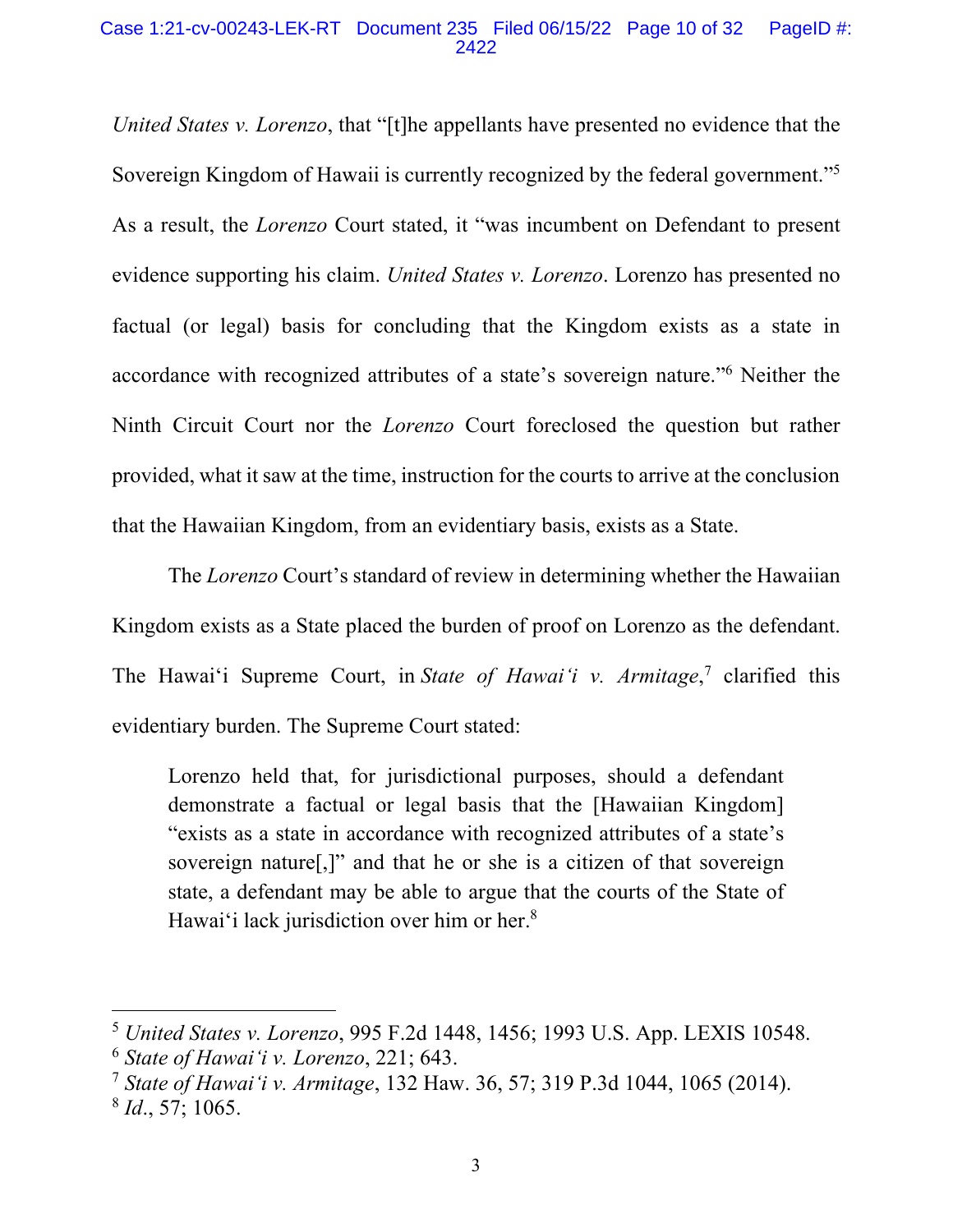### **II. THE** *LORENZO* **DOCTRINE**

*Lorenzo* became a precedent case on the subject of the Hawaiian Kingdom's existence as a State in State of Hawai'i courts, and is known in the United States District Court in Hawai'i, since 2002, as the *Lorenzo* principle. A principle is a "comprehensive rule or doctrine which furnishes a basis or origin for others."9 There have been seventeen federal cases that applied the *Lorenzo* principle ("Lorenzo doctrine"), <sup>10</sup> two of which came before the Ninth Circuit Court of Appeals. As the

District Court stated in *United States v. Goo*:

Since the Intermediate Court of Appeals for the State of Hawaii's decision in *Hawaii v. Lorenzo*, the courts in Hawaii have consistently adhered to the *Lorenzo* court's statements that the Kingdom of Hawaii is not recognized as a sovereign state [\*4] by either the United States or the State of Hawaii. *See Lorenzo*, 77 Haw. 219, 883 P.2d 641, 643 (Haw. App. 1994); *see also State of Hawaii v. French*, 77 Haw. 222, 883 P.2d 644, 649 (Haw. App. 1994) (stating that "presently there is no factual (or legal) basis for concluding that the [Hawaiian] Kingdom

 $9$  Black's Law Dictionary, 1193 ( $6<sup>th</sup>$  ed., 1990).

<sup>10</sup> *United States v. Lorenzo*, 995 F.2d 1448; 1993 U.S. App. LEXIS 10548; *First Interstate Mortgage Co. v. Lindsey*, 1995 U.S. Dist. LEXIS 18172; *Hawaii v. Macomber*, 40 Fed. Appx. 499; 2002 U.S. App. LEXIS 12593; *United States v. Goo*, 2002 U.S. Dist. LEXIS 2919; *Villanueva v. Hawaii*, 2005 U.S. Dist. LEXIS 49280; *Shinn v. Norton*, 2006 U.S. Dist. LEXIS 111053; *Epperson v. Hawaii*, 2009 U.S. Dist. LEXIS 100045; *Kupihea v. United States*, 2009 U.S. Dist. LEXIS 59023; *Simeona v. United States*, 2009 U.S. Dist. LEXIS; *Baker v. Stehura*, 2010 U.S. Dist. LEXIS 93679; *Waialeale v. Officers of the United States Magistrate(s)*, 2011 U.S. Dist. LEXIS 68634; *Piedvache v. Ige*, 2016 U.S. Dist. LEXIS 152224; *Vincente v. Chu Takayama*, 2016 U.S. Dist. LEXIS 137959; *Kapu v. AG*, 2017 U.S. Dist. LEXIS 166103; *Mo'i Kapu v. AG*, 2017 U.S. Dist. LEXIS 73469; *U.S. Bank Tr., N.A. v. Fonoti*, Civil No. 18-00118 SOM-KJM, 2018 WL 3433295; *Megeso-William-Alan v. Ige*, 538 F. Supp. 3d 1063; 2021 U.S. Dist. LEXIS 91037.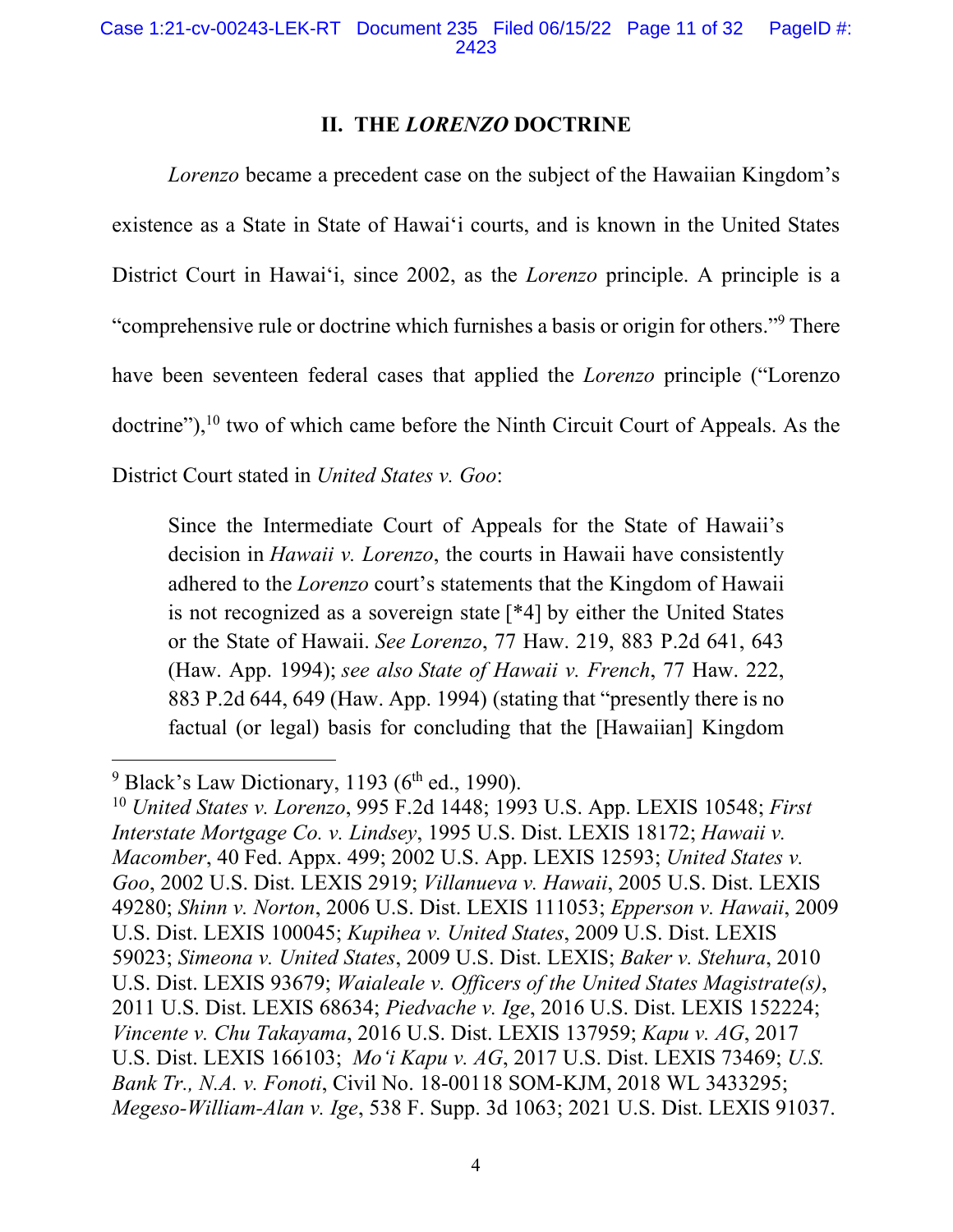exists as a state in accordance with recognizing attributes of a state's sovereign nature") (quoting *Lorenzo*, 883 P.2d at 643). This court sees no reason why it should not adhere to the *Lorenzo* principle (emphasis added). $11$ 

The *Lorenzo* Court, however, did acknowledge that its "rationale is open to question in light of international law."12 Whether or not the Hawaiian Kingdom "exists as a state in accordance with recognized attributes of a state's sovereign nature," it is international law that applies, not State of Hawai'i common law or municipal laws of the United States. While the existence of a State is a fact, a "State is not a fact in the sense that a chair is a fact; it is a fact in the sense in which it may be said a treaty is a fact; that is, a legal status attaching to a certain state of affairs by virtue of certain [international] rules or practices."<sup>13</sup> The civilian law refers to this type of a fact to be a *juridical fact*. According to Professor Lenzerini:

In the civil law tradition, a juridical fact (or legal fact) is a fact (or event)—determined either by natural occurrences or by humans which produces consequences that are relevant according to law. Such consequences are defined juridical effects (or legal effects), and consist in the establishment, modification or extinction of rights, legal situations or juridical (or legal) relationships (privity). Reversing the order of the reasoning, among the multifaceted natural or social facts occurring in the world a fact is juridical when it is legally relevant, i.e. determines the production of legal effects per effect of a legal (juridical) rule (provision). In technical terms, it is actually the legal rule which

 $^{11}$  *Goo*,  $*3$ .

<sup>12</sup> *State of Hawai'i v. Lorenzo*, 220; 642.

<sup>13</sup> James Crawford, *The Creation of States in International Law* 5 (2nd ed. 2006).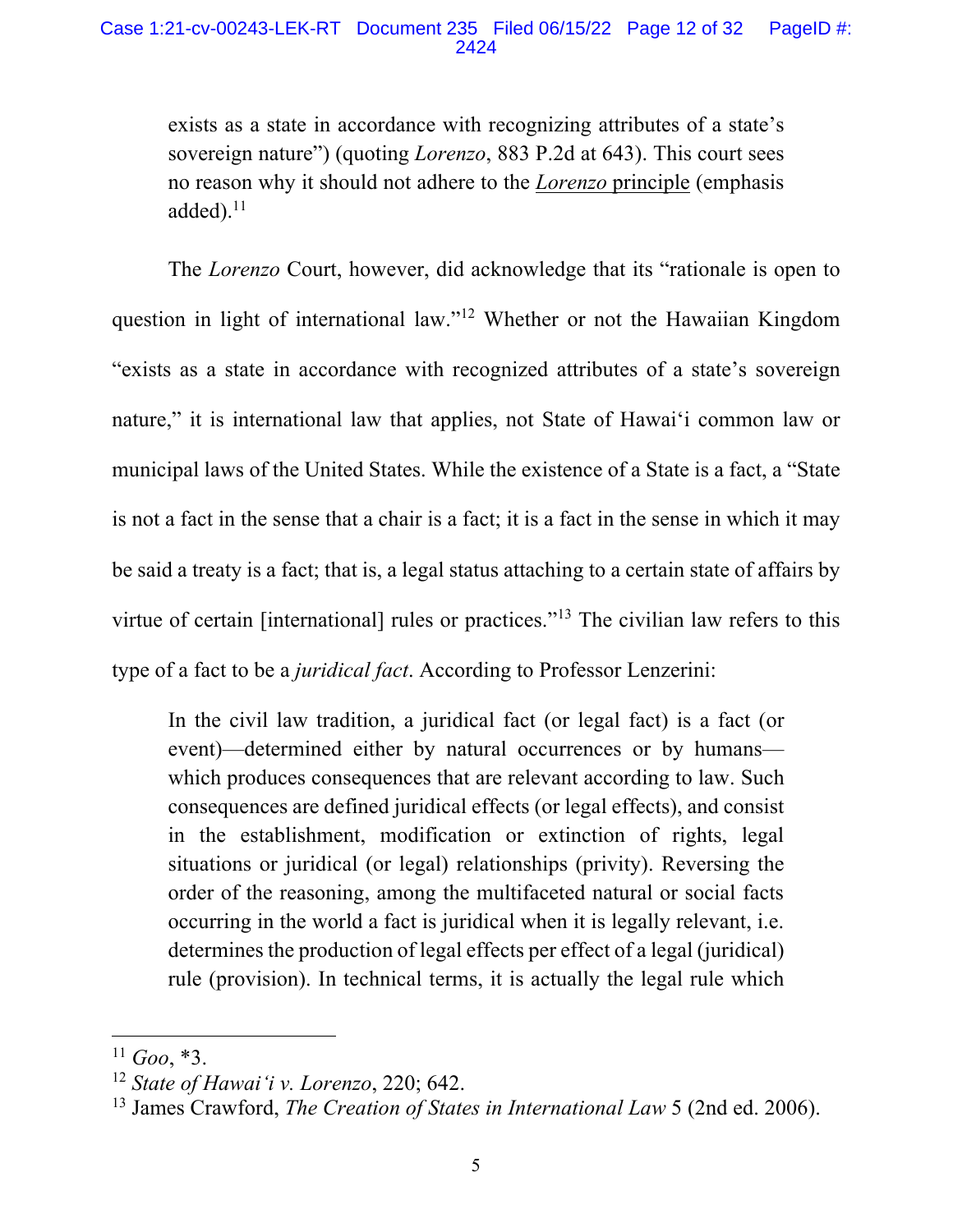produces legal effects, while the juridical fact is to be considered as the condition for the production of the effects. In practical terms, however, it is the juridical fact which activates a reaction by the law and makes the production of the effects concretely possible. At the same time, no fact can be considered as "juridical" without a legal rule attributing this quality to it.14

In *Larsen v. Hawaiian Kingdom*, the arbitral tribunal acknowledged the Hawaiian Kingdom as a *juridical fact* when it stated that in "the nineteenth century the Hawaiian Kingdom existed as an independent State recognized as such by the United States of America, the United Kingdom and various other States, including by exchanges of diplomatic or consular representatives and the conclusion of treaties."<sup>15</sup>

# **III. DISTINGUISHING BETWEEN RECOGNITION OF A STATE AND RECOGNITION OF ITS GOVERNMENT**

When the Ninth Circuit stated, in *United States v. Lorenzo*, however, that the "Sovereign Kingdom of Hawaii is [not] currently recognized by the federal government," the Court implied that the United States "derecognized" the Hawaiian Kingdom, which it had previously recognized. It would appear that the Ninth Circuit was confusing the recognition of government with the recognition of a State.

<sup>14</sup> Federico Lenzerini, *Civil Law on Juridical Fact of the Hawaiian State and the Consequential Juridical Act by the Permanent Court of Arbitration* [ECF 174-1] 1 (5 December 2021).

<sup>15</sup> *Larsen v. Hawaiian Kingdom*, 119 International Law Reports 566, 581 (2001).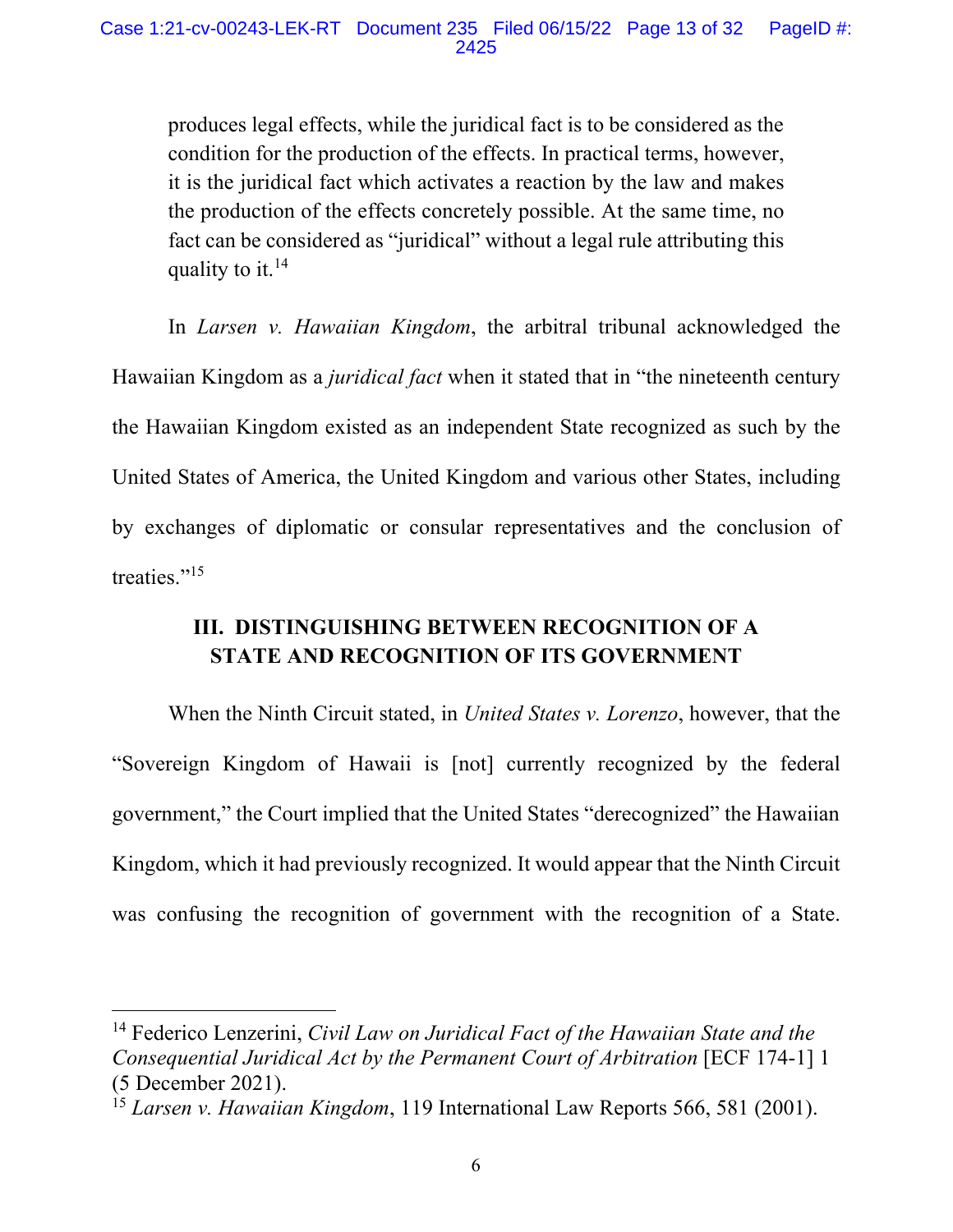According to the *Restatement (Third) of the Foreign Relations Law of the United* 

*States*, §202, comment a:

*Recognition of state and government distinguished*. Recognition of a state is a formal acknowledgment that the entity possesses the qualifications of statehood, and implies a commitment to treat the entity as a state. […] Recognition of a government is formal acknowledgment that a particular regime is the effective government of a state and implies a commitment to treat that regime as the government of the that state.

According to Professor Oppenheim, once recognition of a State is granted, it "is incapable of withdrawal"<sup>16</sup> by the recognizing State, and that "recognition estops" the State which has recognized the title from contesting its validity at any future time."<sup>17</sup> The government of a State, however, may be de-recognized depending on factual or legal circumstances. Such was the case when President Jimmy Carter terminated the defense treaty with Taiwan after the government of Taiwan was derecognized as the government of China.18 In *Goldwater v. Carter*, the Supreme Court explained, "[a]brogation of the defense treaty with Taiwan was a necessary incident to Executive recognition of the Peking Government, because the defense treaty was predicated upon the now-abandoned view that the Taiwan Government was the only

<sup>16</sup> Lassa Oppenheim*, International Law* 137 (3rd ed. 1920).

<sup>&</sup>lt;sup>17</sup> Georg Schwarzenberger, "Title to Territory: Response to a Challenge,"  $51(2)$ *American Journal of International Law* 308, 316 (1957). <sup>18</sup> *Goldwater v. Carter*, 444 U.S. 996 (1979).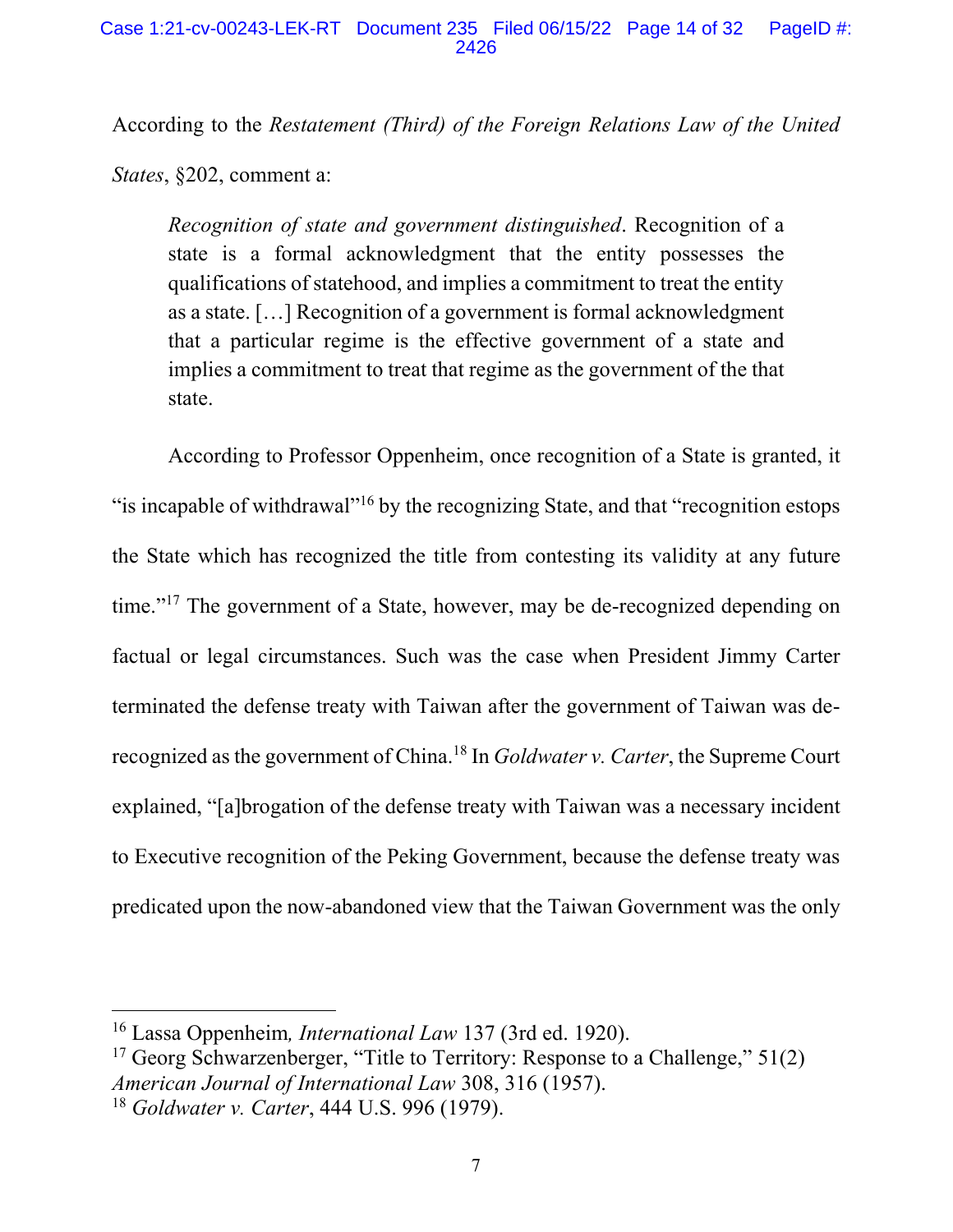legitimate authority in China."<sup>19</sup> In the case of the non-recognition of the government of Cuba, the Supreme Court, in *Banco Nacional de Cuba v. Sabbatino*, stated:

It is perhaps true that nonrecognition of a government in certain circumstances may reflect no greater unfriendliness than the severance of diplomatic relations with a recognized government, but the refusal to recognize has a unique legal aspect. It signifies this country's unwillingness to acknowledge that the government in question speaks as the sovereign authority for the territory it purports to control [citation omitted].20

The *Lorenzo* doctrine is NOT a matter of recognition of government but rather the recognition of the Hawaiian State as evidenced by the Hawaiian-American Treaty of Friendship, Commerce and Navigation.<sup>21</sup> There is no evidence that the Executive branch de-recognized the government of the Hawaiian Kingdom. Rather, President Grover Cleveland, head of the Executive branch, admitted to an illegal overthrow of the Hawaiian government by the United States military and vowed to restore that government. Therefore, as a *juridical fact*, the United States cannot simply derecognize the Hawaiian State. According to the *Restatement (Third) of the Foreign Relations Law of the United States*, §202, comment g:

*Derecognition of a state*. The duty to treat a qualified entity as a state also implies that so long as the entity continues to meet those qualifications its statehood may not be "derecognized." If the entity ceases to meet those requirements, it ceases to be a state and

<sup>19</sup> *Id*., 1007.

<sup>20</sup> *Banco Nacional de Cuba v. Sabbatino*, 376 U.S. 398, 411 (1964).

<sup>21</sup> 9 Stat. 977 (1841-1851).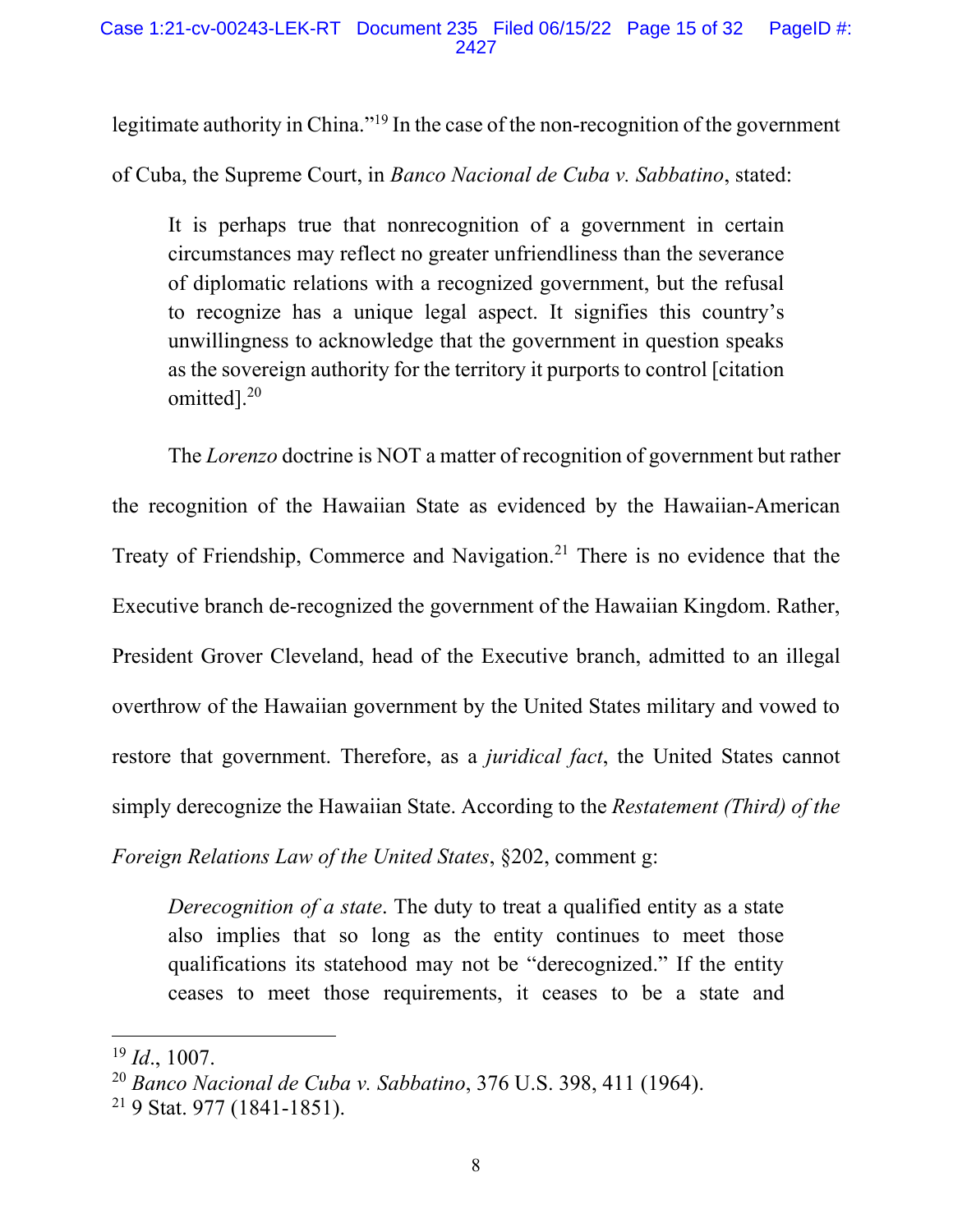### Case 1:21-cv-00243-LEK-RT Document 235 Filed 06/15/22 Page 16 of 32 PageID #: 2428

derecognition is not necessary. Ordinarily, that occurs when a state is incorporated into another state, as when Montenegro in 1919 became a part of the Kingdom of Serbs, Croats, and Slovenes (later Yugoslavia).

Furthermore, there is no legal requirement for the Council of Regency, being the successor in office to Queen Lili'uokalani under the constitution and laws of the Hawaiian Kingdom, to get recognition from the United States as the government of the Hawaiian Kingdom. The United States recognition of the Hawaiian Kingdom as an independent State on July 6,  $1844<sup>22</sup>$  was also the recognition of its government a constitutional monarchy, as its agent. Successors in office to King Kamehameha III, who at the time of international recognition was King of the Hawaiian Kingdom, did not require diplomatic recognition. These successors included King Kamehameha IV in 1854, King Kamehameha V in 1863, King Lunalilo in 1873, King Kalākaua in 1874, Queen Lili'uokalani in 1891, the Council of Regency in 1997. The legal doctrines of recognition of new governments only arise "with extralegal changes in government" of an existing State.<sup>23</sup> Successors to King Kamehameha III were not established through "extra-legal changes," but rather under the constitution and laws of the Hawaiian Kingdom. According to the

<sup>&</sup>lt;sup>22</sup> U.S. Secretary of State Calhoun to Hawaiian Commissioners (July 6, 1844) (online at: https://hawaiiankingdom.org/pdf/US\_Recognition.pdf).

<sup>23</sup> M.J. Peterson, *Recognition of Governments: Legal Doctrines and State Practice, 1815-1995* 26 (1997).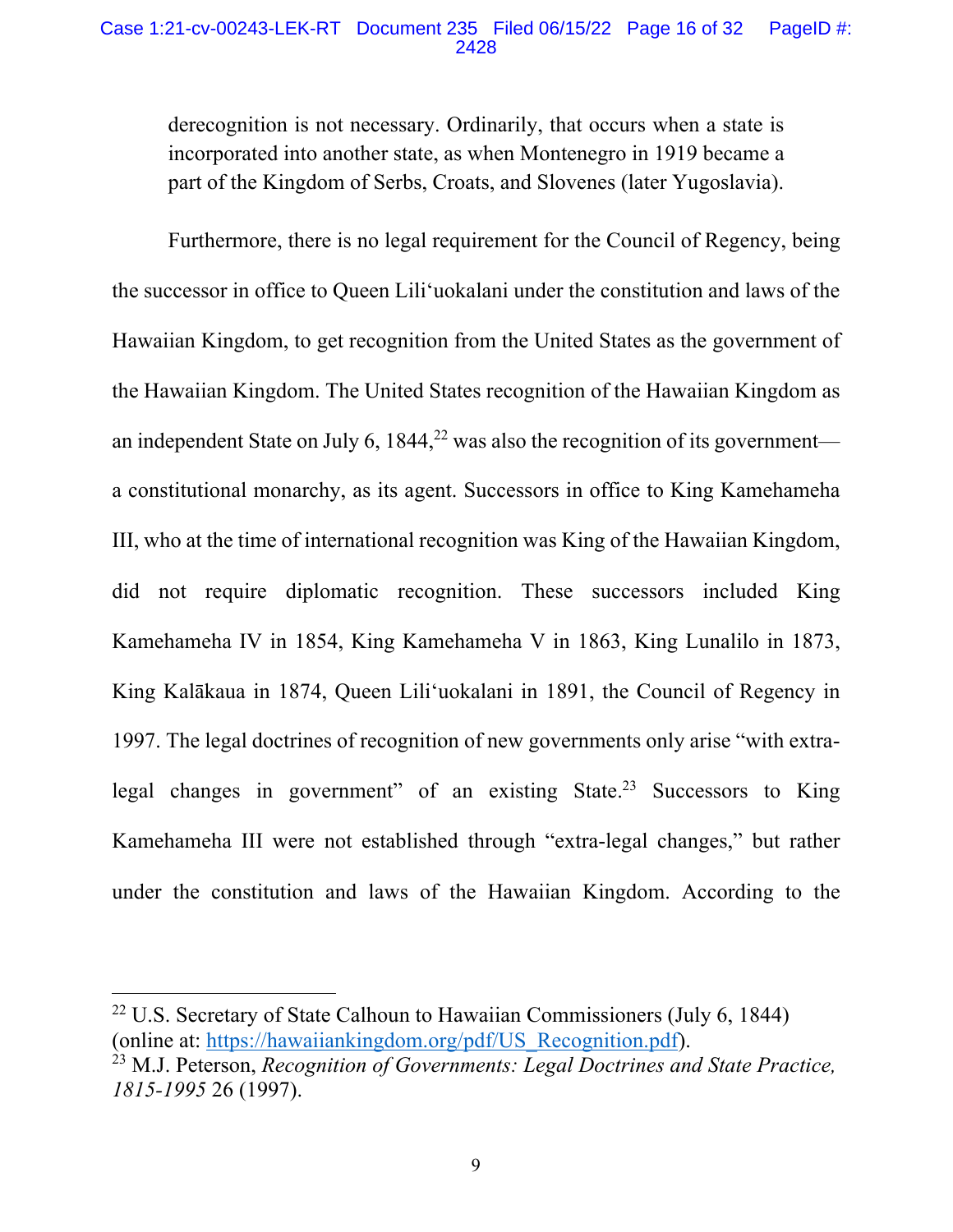*Restatement (Third) of the Foreign Relations Law of the United States*, §203, comment c:

*Recognition in cases of constitutional succession*. Where a new administration succeeds to power in accordance with a state's constitutional processes, no issue of recognition or acceptance arises; continued recognition is assumed.

### **IV. SHIFTING THE BURDEN OF PROOF IN THE** *LORENZO* **DOCTRINE**

By placing the burden of proof on the defendant, the *Lorenzo* Court did not apply international law. The *Lorenzo* Court instead applied the rules of evidence where the State of Hawai'i courts are presumed to have jurisdiction over the subject matter unless the defendant has rebuttable evidence which is brought before the court by a motion to dismiss. Rule 304(b)—presumptions imposing burden of proof, Hawai'i Rules of Evidence, states:

The effect of a presumption imposing the burden of proof is to require the trier of fact to assume the existence of the presumed fact [the State of Hawai'i's existence and the court's jurisdiction] unless and until evidence is introduced sufficient to convince the trier of fact of the nonexistence of the presumed fact.<sup>24</sup>

Because international law provides for the presumption of the continuity of the State despite the overthrow of its government by another State, it shifts the burden of proof and what is to be proven. According to Judge Crawford, there "is a

<sup>24</sup> John Barkai, *Hawai'i Rules of Evidence* 7 (2018).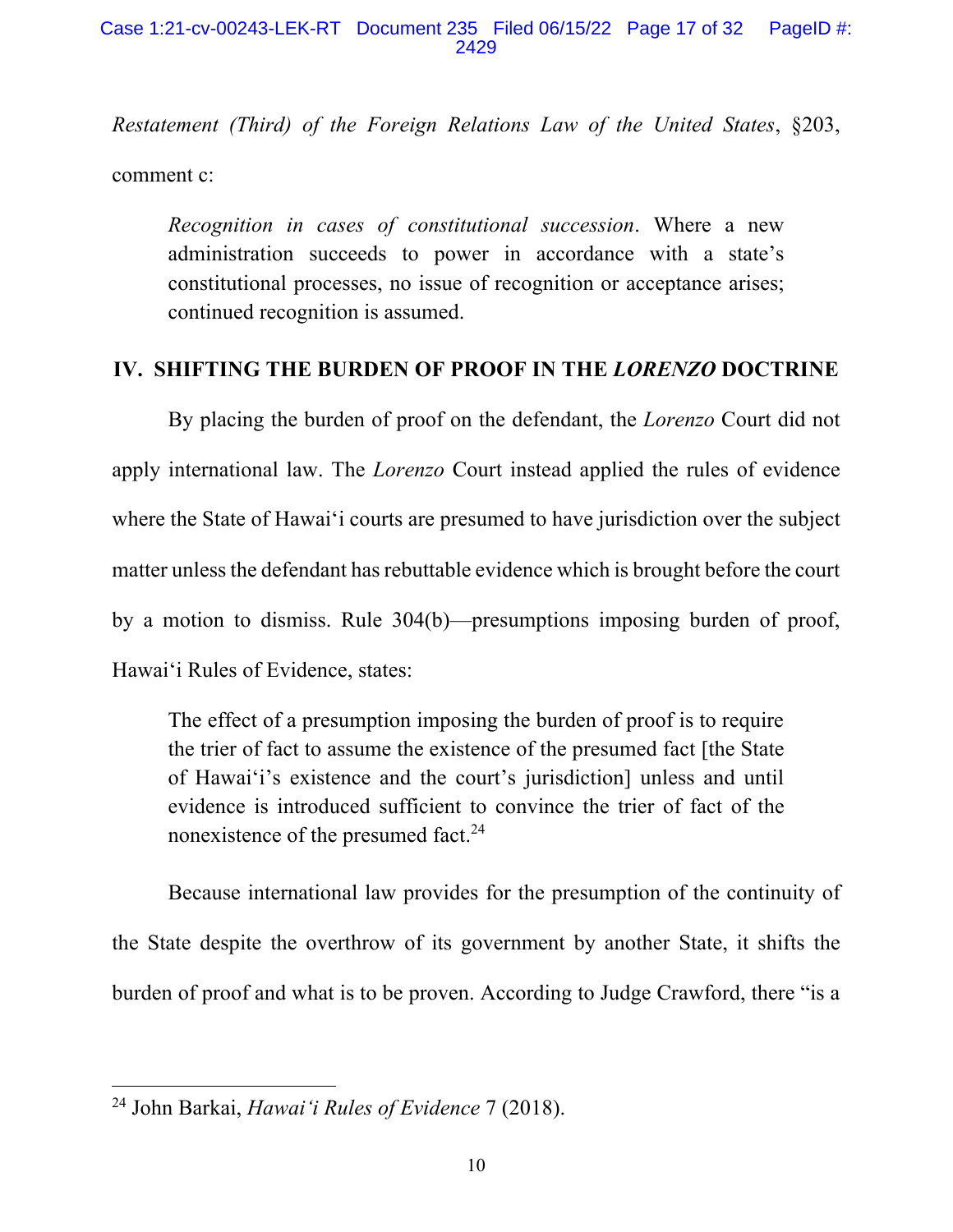#### Case 1:21-cv-00243-LEK-RT Document 235 Filed 06/15/22 Page 18 of 32 PageID #: 2430

presumption that the State continues to exist, with its rights and obligations […] despite a period in which there is no, or no effective, government,<sup>"25</sup> and belligerent occupation "does not affect the continuity of the State, even where there exists no government claiming to represent the occupied State."26 "If one were to speak about a presumption of continuity," explains Professor Craven, "one would suppose that an obligation would lie upon the party opposing that continuity to establish the facts substantiating its rebuttal. The continuity of the Hawaiian Kingdom, in other words, may be refuted only by reference to a valid demonstration of legal title, or sovereignty, on the part of the United States, absent of which the presumption remains."27

Evidence of "a valid demonstration of legal title, or sovereignty, on the part of the United States" would be an international treaty, particularly a peace treaty, whereby the Hawaiian Kingdom would have ceded its territory and sovereignty to the United States. Examples of foreign States ceding sovereign territory to the United States by a peace treaty include the 1848 *Treaty of Peace, Friendship, Limits, and Settlement with the Republic of Mexico*<sup>28</sup> and the 1898 *Treaty of Peace between* 

<sup>27</sup> Matthew Craven, "Continuity of the Hawaiian Kingdom as a State under International Law," in David Keanu Sai, ed., *The Royal Commission of Inquiry: Investigating War Crimes and Human Rights Violations Committed in the Hawaiian Kingdom* 128 (2020). <sup>28</sup> 9 Stat. 922 (1848).

<sup>&</sup>lt;sup>25</sup> Crawford, 34.

 $^{26}$  *Id.*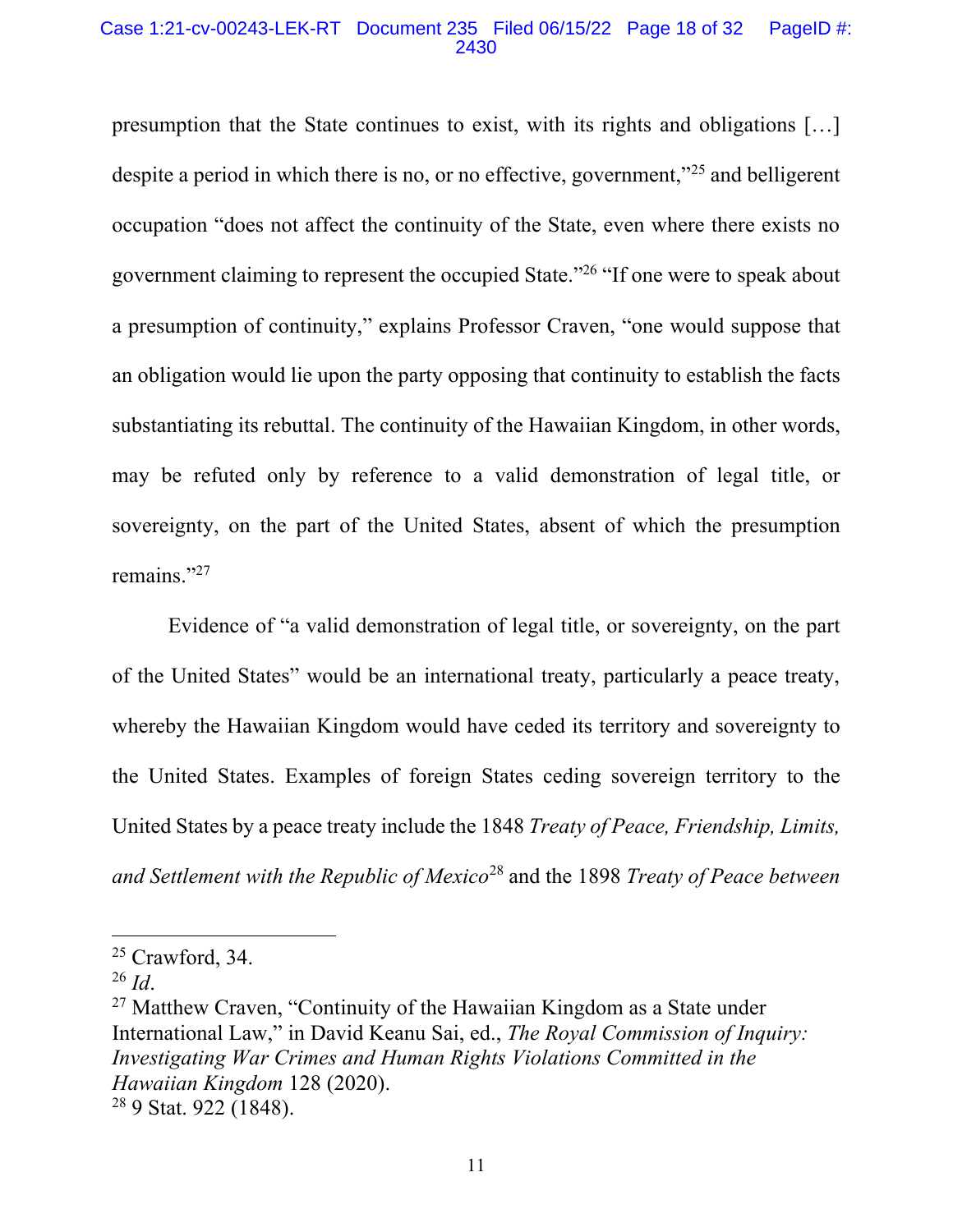### Case 1:21-cv-00243-LEK-RT Document 235 Filed 06/15/22 Page 19 of 32 PageID #: 2431

*the United States of America and the Kingdom of Spain*. <sup>29</sup> The *Joint Resolution To provide for annexing the Hawaiian Islands to the United States*, <sup>30</sup> is a municipal law of the United States without extraterritorial effect. It is not an international treaty. Annex "is to tie or bind[,] [t]o attach."<sup>31</sup> Under international law, to annex territory of another State is a unilateral act, as opposed to cession, which is a bilateral act between States. Under international law, annexation of an occupied State is unlawful. According to *The Handbook of Humanitarian Law in Armed Conflicts*:

The international law of belligerent occupation must therefore be understood as meaning that the occupying power is not sovereign, but exercises provisional and temporary control over foreign territory. The legal situation of the territory can be altered only through a peace treaty or *debellatio*. <sup>32</sup> International law does not permit annexation of territory of another state.<sup>33</sup>

When the *Lorenzo* Court acknowledged that Lorenzo pled in his motion to dismiss the indictment that the Hawaiian Kingdom "was recognized as an independent sovereign nation by the United States in numerous bilateral treaties,"34

<sup>&</sup>lt;sup>29</sup> 30 Stat. 1754 (1898).

<sup>30</sup> 30 Stat. 750 (1898).

 $31$  Black's Law, 88.

<sup>32</sup> There was no extinction of the Hawaiian State by *debellatio* because the Permanent Court of Arbitration acknowledged the continued existence of the Hawaiian Kingdom as a State in *Larsen v. Hawaiian Kingdom*, PCA Case no. 1999-01.

<sup>33</sup> *The Handbook of Humanitarian Law in Armed Conflicts*, Section 525, 242 (1995).

<sup>34</sup> *State of Hawai'i v. Lorenzo*, 220; 642.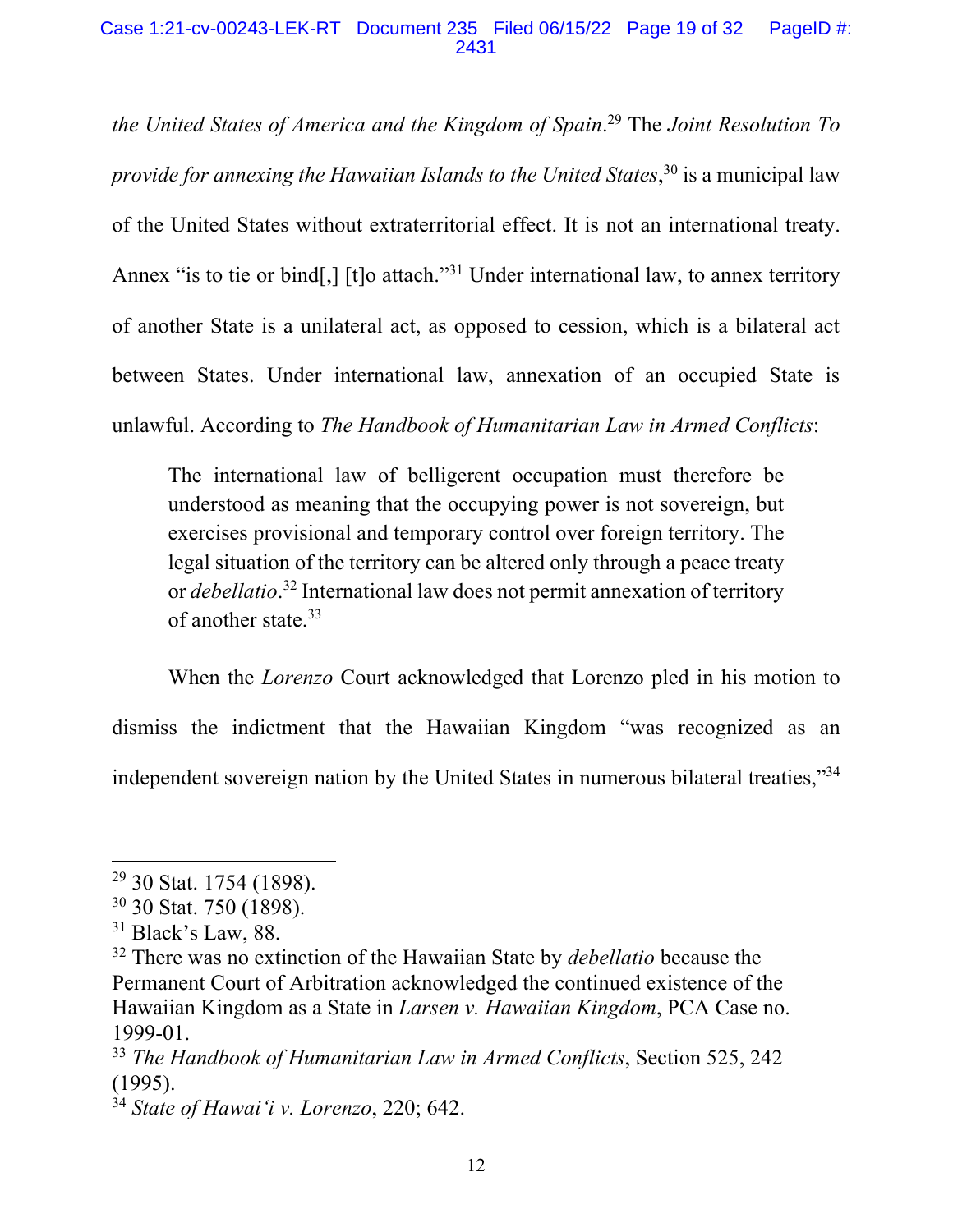#### Case 1:21-cv-00243-LEK-RT Document 235 Filed 06/15/22 Page 20 of 32 PageID #: 2432

it set the presumption to be the Hawaiian Kingdom's existence as a State under international law and not the existence of the State of Hawai'i as a political subdivision of the United States. This would have resulted in placing the burden "on the party opposing that continuity to establish the facts substantiating its rebuttal." Under international law, it was not the burden of Lorenzo to provide evidence that the Hawaiian Kingdom "exists" when the *Lorenzo* Court already acknowledged its existence and recognition by the United States. Rather, it was the burden of the prosecution to provide evidence that the Hawaiian Kingdom "does not exist." Therefore, the *Lorenzo* Court erred and all decisions that followed in State of Hawai'i courts and Federal courts applying the *Lorenzo* doctrine also erred.

A proper application of the *Lorenzo* doctrine also renders the entire State of Hawai'i and its Counties as unlawful under international law. As the *Lorenzo* Court acknowledged, the "illegal overthrow leaves open the question whether the present governance system should be recognized (emphasis added)."35 If the *Lorenzo* Court applied international law, it would have answered its own question in the negative as to "whether the present governance system should be recognized," and that a "state has an obligation not to recognize or treat as a state an entity that has attained the qualifications for statehood as a result of a threat or use of armed force."36 In

<sup>35</sup> *State of Hawai'i v. Lorenzo*, 221; 643, n. 2.

<sup>36</sup> *Id*.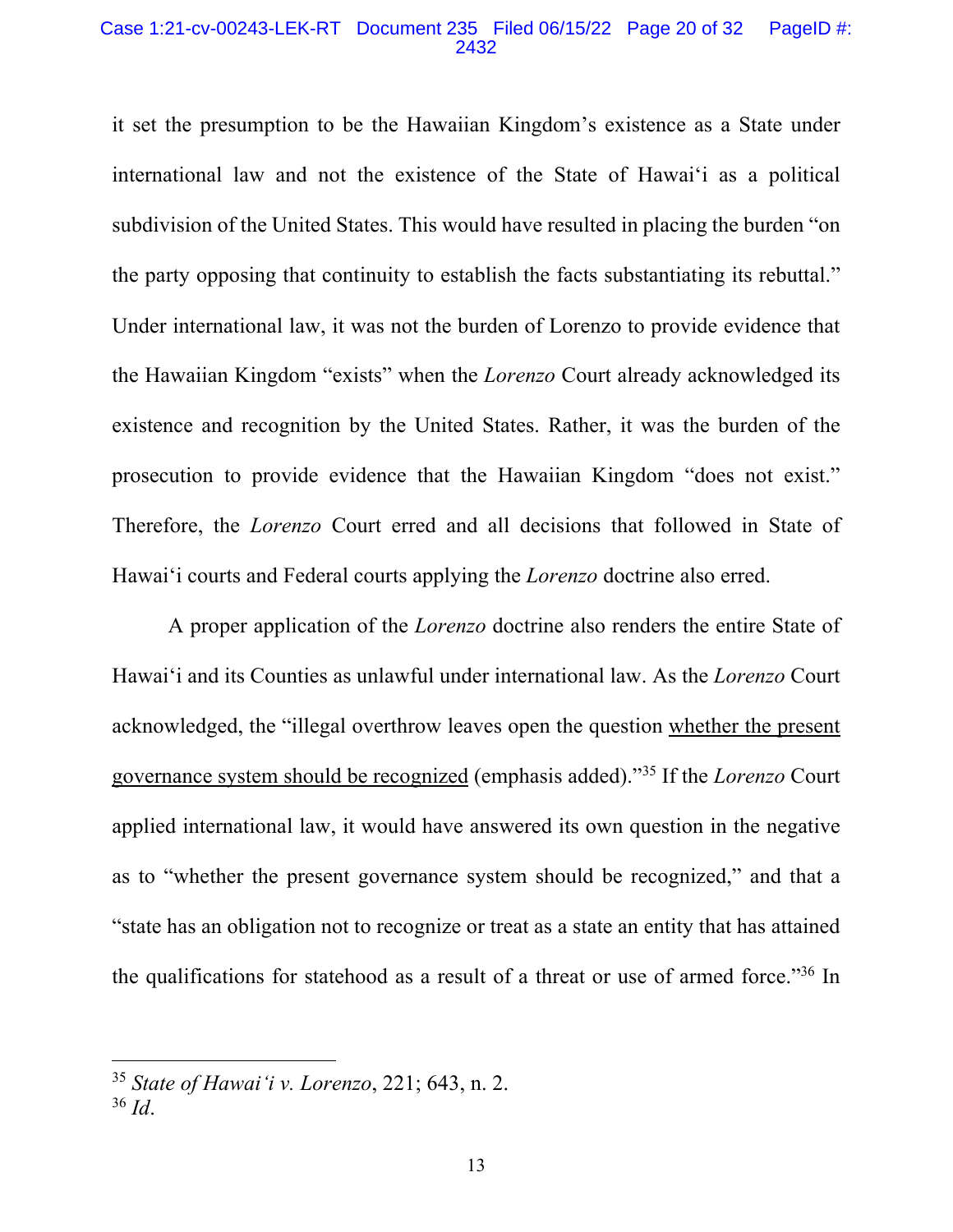other words, the State of Hawai'i cannot be recognized as a State of the United States, which arose as a result of a threat of armed force by the United States against the Hawaiian Kingdom.

# **V. THREAT OF ARMED FORCE BY THE UNITED STATES AGAINST THE HAWAIIAN KINGDOM**

In 1893, President Grover Cleveland concluded that the provisional government, which is a predecessor of the State of Hawai'i, "owes its existence to an armed invasion by the United States."37 Secretary of State Walter Gresham stated, the "Government of Hawaii surrendered its authority under a threat of war, until such time only as the Government of the United States, upon the facts being presented to it, should reinstate the constitutional sovereign (emphasis added)."38

The President did not "reinstate the constitutional sovereign," which allowed the insurgency to rename themselves from the provisional government to the socalled Republic of Hawai'i on July 4, 1894.<sup>39</sup> The Congress renamed the Republic of Hawai'i to the Territory of Hawai'i under *An Act To provide a government for the Territory of Hawai'i*, which states that the "'laws of Hawaii,' as used in this Act without qualifying words, shall mean the constitution and laws of the Republic of

<sup>37</sup> United States House of Representatives, 53rd Congress, *Executive Documents on Affairs in Hawai'i: 1894-95*, 454 (1895).

<sup>38</sup> *Id*., 463.

<sup>39</sup> *Id*., 1350.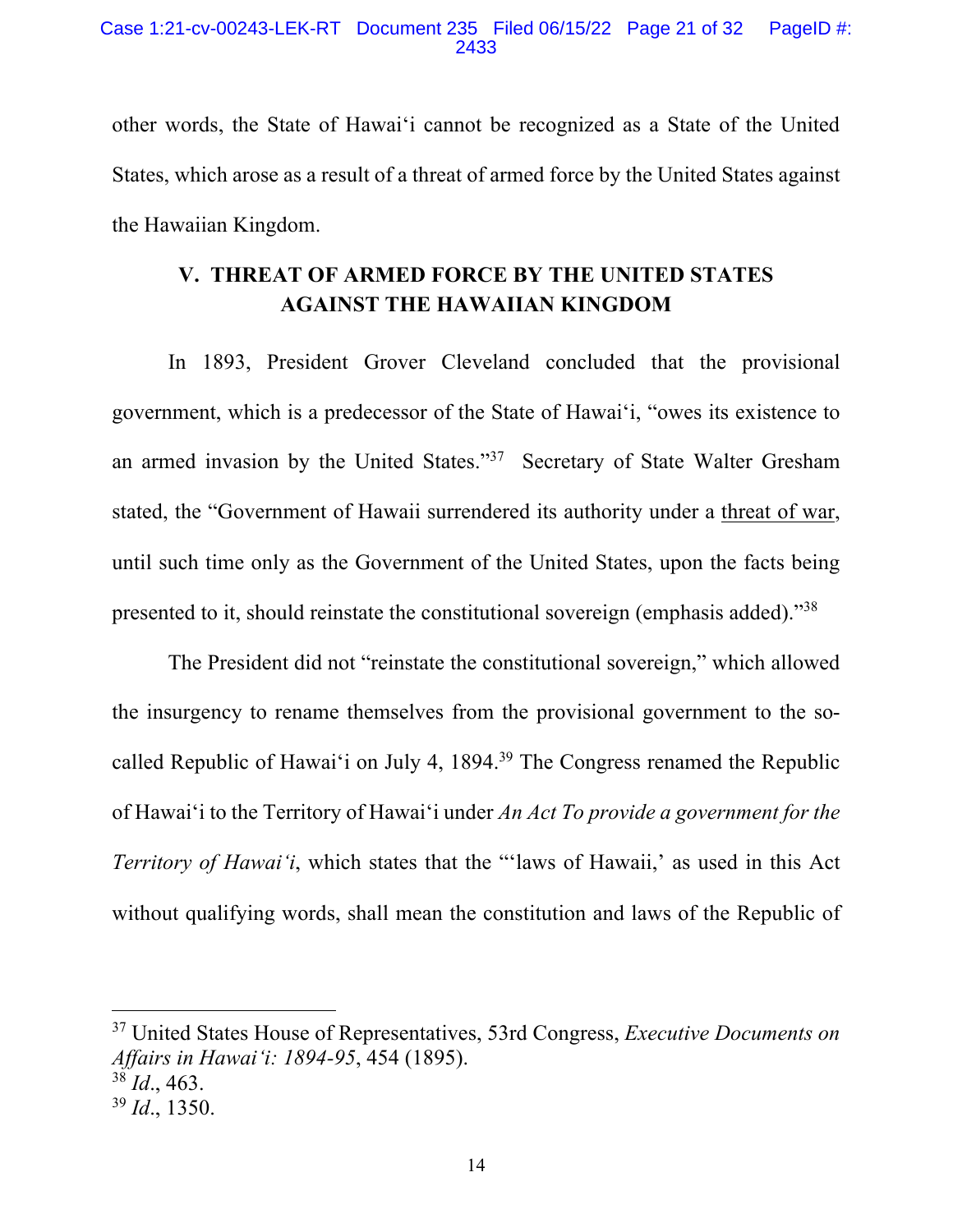### Case 1:21-cv-00243-LEK-RT Document 235 Filed 06/15/22 Page 22 of 32 PageID #: 2434

Hawaii."40 The Congress later renamed the Territory of Hawai'i to the State of Hawai'i under *An Act To provide for the admission of the State of Hawaii into the Union*. <sup>41</sup> Therefore, all courts of the provisional government, the Republic of Hawai'i, the Territory of Hawai'i, the State of Hawai'i, and the United States District Court for the District of Hawai'i are unlawful pursuant to international law and the *Lorenzo* doctrine when international law is appropriately applied. Consequently, every judgment, order and decree that emanated from these courts are *void ab initio*—having no legal effect from inception.

In the State of Hawai'i Circuit Court for the Third Circuit, the Court acknowledged the repercussions after a defendant provided evidence of the Hawaiian Kingdom's existence as a State pursuant to the *Lorenzo* doctrine in *Wells Fargo Bank v. Kawasaki*. <sup>42</sup> With complete disregard of the *Lorenzo* doctrine, Circuit Judge Glenn Hara responded to the evidence with a "doomsday" scenario.

THE COURT: No…Mr. Kaiama,…what you're asking the court to do is commit suicide, because once I adopt your argument, I have no jurisdiction over anything. Not only these kinds of cases where you claim either being…a citizen of the kingdom, but jurisdiction of the courts evaporate. All of the courts across the state, from the supreme court down, and we have no judiciary. I can't do that (emphasis added).

<sup>40</sup> 31 Stat. 141 (1900).

<sup>41</sup> 73 Stat. 4 (1959).

<sup>42</sup> *Wells Fargo Bank v. Kawasaki*, civil no. 11-1-0106 (GSH) (Foreclosure-Ejectment), Transcript (15 June 2012) (online at: https://hawaiiankingdom.org/pdf/Wells\_Fargo\_Bank\_v\_Kawasaki\_Transcripts.pdf .)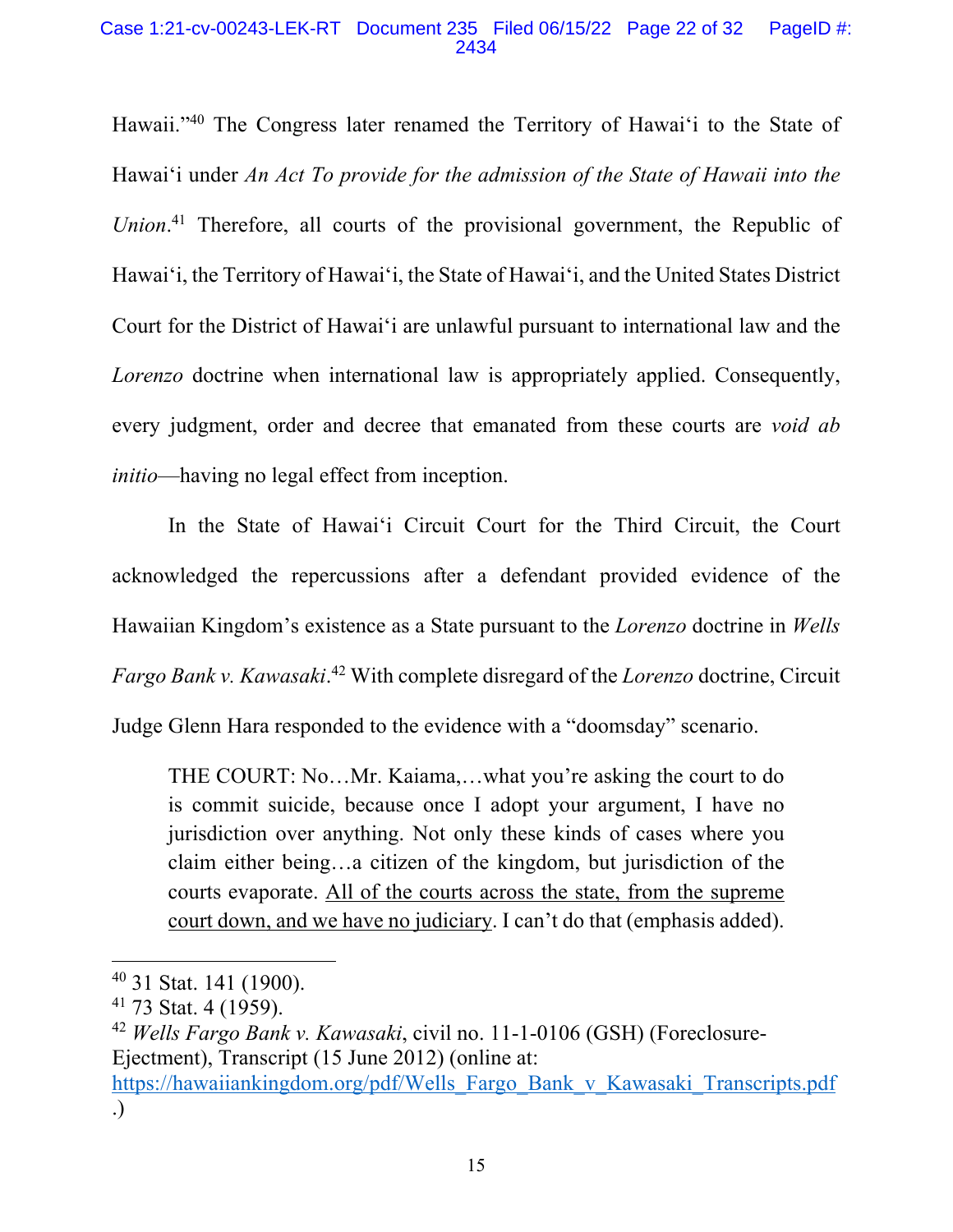### Case 1:21-cv-00243-LEK-RT Document 235 Filed 06/15/22 Page 23 of 32 PageID #: 2435

Mr. KAIAMA: Your Honor—

THE COURT: I can't make that kind of a finding that basically it's, you know, like the atomic bomb for the judiciary (emphasis added). $43$ 

Justice Story argued there are doubts regarding the ability for States of the

union, in this case the State of Hawai'i, to create and apply common law objectively.

In *Martin v. Hunter's Lessee*, he stated:

[A]dmitting that the judges of the state courts are, and always will be, of as much learning, integrity, and wisdom, as those courts of the United States, (which we cheerfully admit,) does not aid the argument. It is manifest that the constitution has proceeded on a theory of its own. [...] The constitution has presumed (whether rightly or wrongly we do not inquire) that state attachments, state prejudices, state jealousies, and state interests might sometimes obstruct, or control, the regular administration of justice.44

According to Professor Tidmarsh, "Story thought that these questions of state objectivity especially explained the grant of diversity jurisdiction to the federal courts but that jurisdiction over federal questions, cases affecting ambassadors, [international relations,] and admiralty ultimately rested on 'reasons of a higher and more extensive nature, touching the safety, peace, and sovereignty of the nation.<sup>"45</sup> In other words, the federal courts are supposed to hold a higher standard. The

<sup>43</sup> *Id*., 13.

<sup>44</sup> *Martin v. Hunter's Lessee*, 14 U.S. (1 Wheat.) 304, 347-347 (1816).

<sup>45</sup> Jay Tidmarsh, "A Theory of Federal Common Law," 100(2) *Northwestern University Law Review* 585, 629 (2006).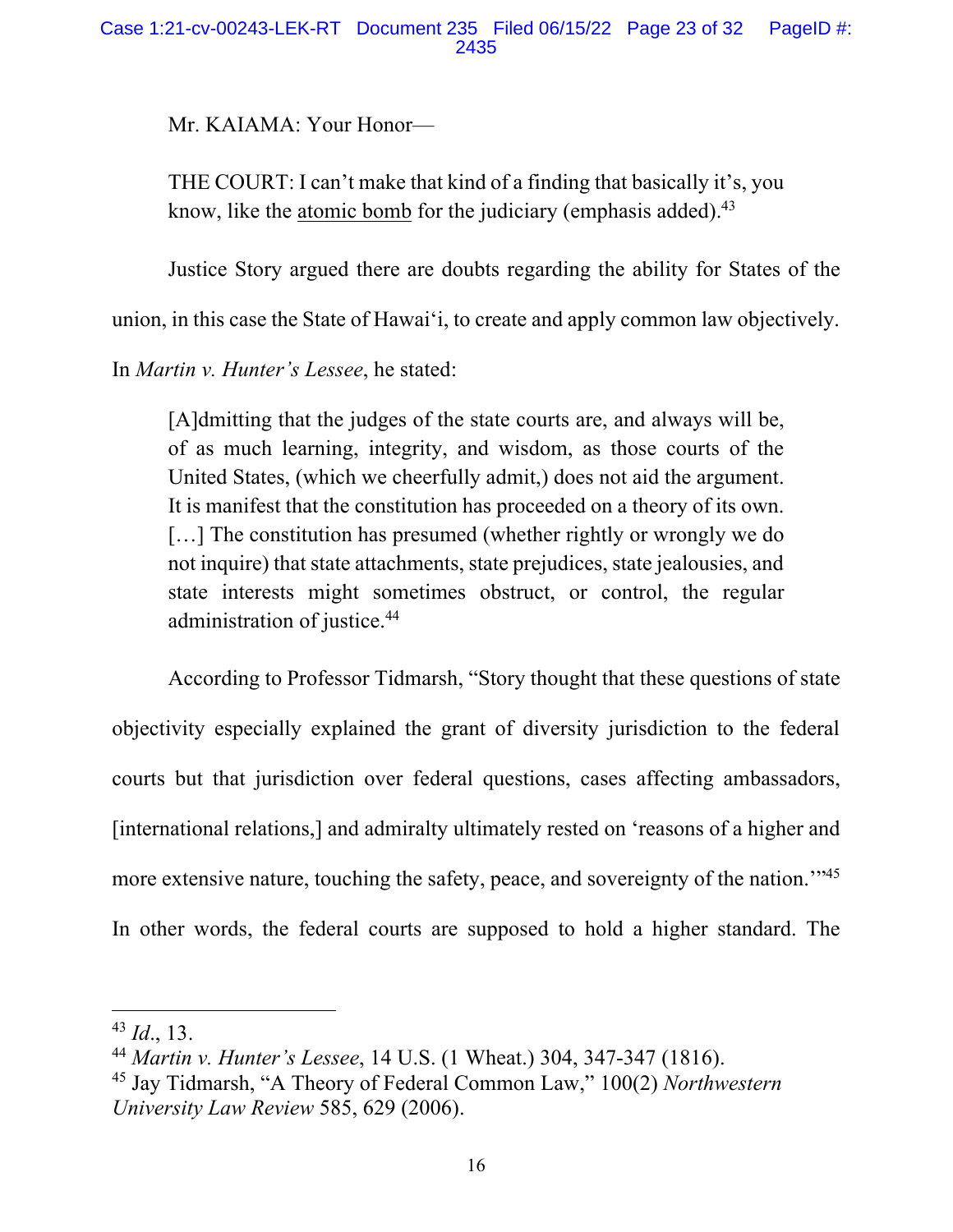### Case 1:21-cv-00243-LEK-RT Document 235 Filed 06/15/22 Page 24 of 32 PageID #: 2436

*Lorenzo* doctrine, as federal common law in the Ninth Circuit, binds this Court to apply it correctly in accordance with international law. <sup>46</sup> The *Lorenzo* Court admitted it did not apply international law but could have, which is why the court stated its "rationale is open to question in light of international law."

Defendants that have provided an evidentiary basis for the Hawaiian Kingdom's existence as a State pursuant to the *Lorenzo* doctrine were not only subjected to "state prejudices, state jealousies, and state interest," but also, under international law, an unfair trial by courts that were never properly constituted in the first place. The *Lorenzo* court opened the door, and subsequent decisions of State of Hawai'i courts have tried to say the door was never opened in the first place. As Judge Hara tried to reason:

THE COURT: [In *State of Hawai'i v. Lorenzo*, the Appellate Court] makes the comment basically that, um, you know, what—the—essence, I mean, it kinda left the door open by saying something to the effect, you know, there may be other facts or laws out there in the future that might change this.

Now, I take his comments to mean—and all these things were in existence at that time—that what he's saying is, going forward, if there are any changes, if there are any new laws, if there are any, you know, uh, acts of congress, if there are any other kinds of act of judicial bodies that the court needs to—and—and the other political entities need to

<sup>46</sup> See *The Paquette Habana*, 175 U.S. 677, 700 (1900) ("[i]nternational law is part of our law, and must be ascertained and administered by the courts of justice of appropriate jurisdiction as often as questions of right depending upon it are duly presented for their determination").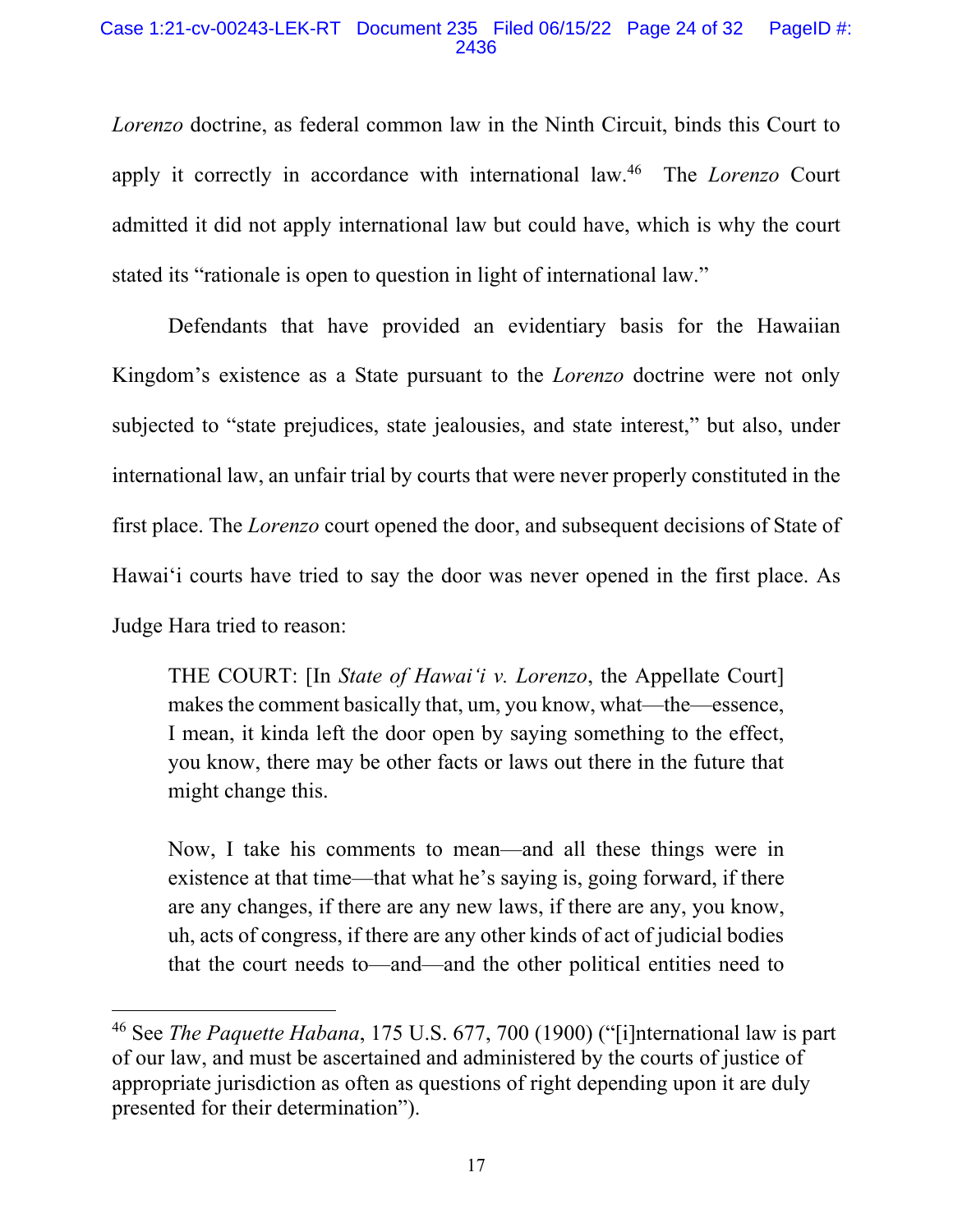respect and follow as law, um, then at that point we'll revisit what the effects are of being a citizen of the Kingdom of Hawaii is. So I'm taking all of what's happening right now and what you're arguing is kind of like res judicata. It's already been looked at. It's already been decided. And, based on that, they're saying that was not enough.

MR. KAIAMA: Your Honor, if I may respectfully disagree.<sup>47</sup>

"New laws," "acts of Congress," "judicial bodies," and "other political

entities," are not sources of international law that determine the existence of a State.

According to *Restatement (Third) of the Foreign Relations Law of the United States*,

§102, sources of international law include:

- (1)A rule of international law is one that has been accepted as such by the international community of states
	- a) in the form of customary law;
	- b) by international agreement; or
	- c) by derivation from general principles common to the major legal systems of the world.
- (2)Customary international law results from a general and consistent practice of states followed by them from a sense of legal obligation.
- (3)International agreements create law for the state parties thereto and may lead to the creation of customary international law when such agreements are intended for adherence by states generally and are in fact widely accepted.
- (4)General principles common to the major legal systems, even if not incorporated or reflected in customary law or international agreement, may be invoked as supplementary rules of international law where appropriate.

<sup>47</sup> *Id*., 11.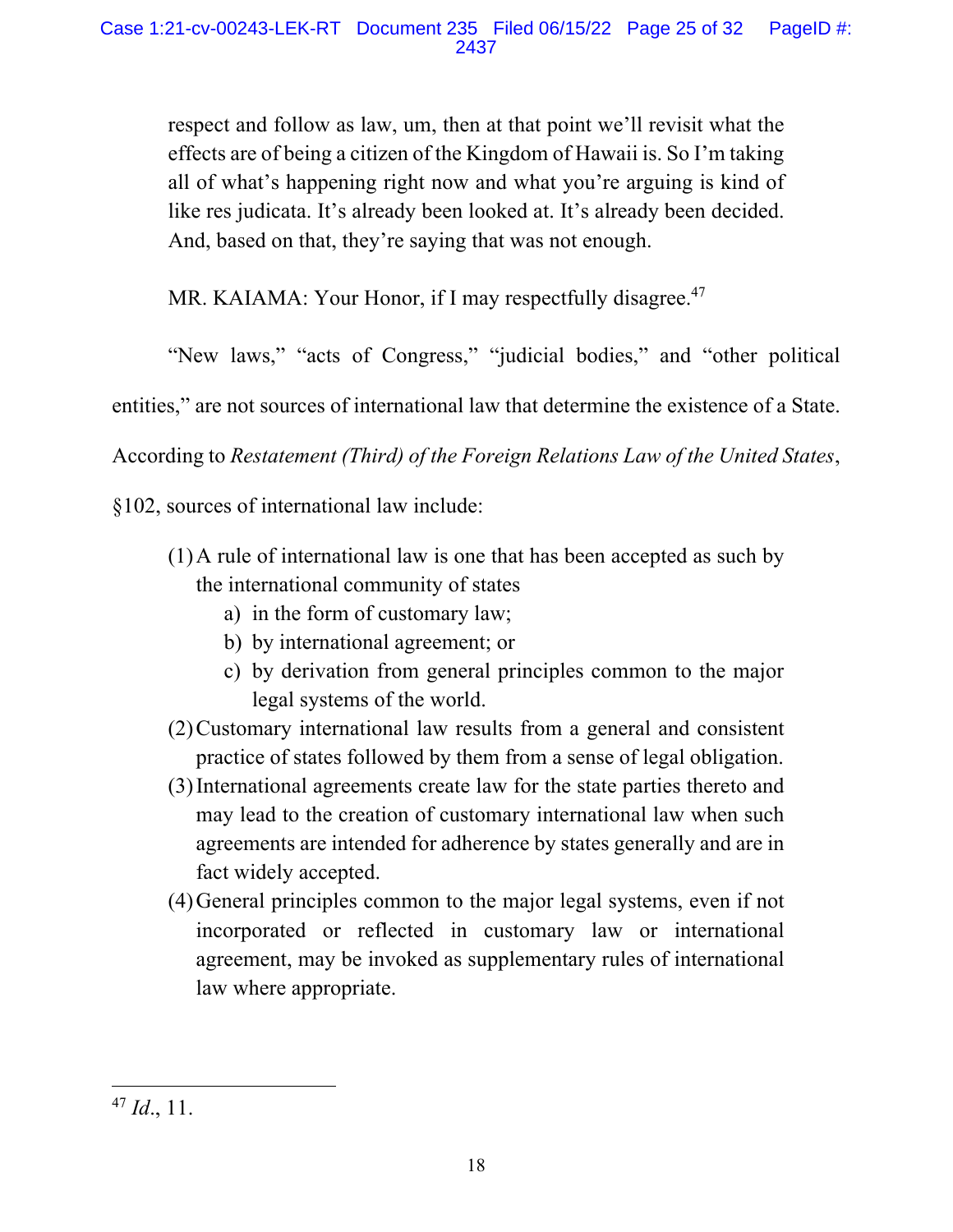### **VI. INTERNATIONAL LAW OF OCCUPATION**

The doomsday scenario was not caused by defendants who were at the time complying with the *Lorenzo* doctrine, but rather is a result of the United States invasion of the Hawaiian Kingdom and its non-compliance with the rules of international humanitarian law for over a century. When United States troops invaded the Hawaiian Kingdom on January 16, 1893, an act of war was committed and transformed the state of affairs, under international law, from a state of peace to a state of war where the laws of war, also known as international humanitarian law, apply. The following day, when Queen Lili'uokalani conditionally surrendered to the United States and not to the insurgency, the law of occupation was triggered, which at the time was customary international law until it was codified by the 1907 Hague Regulations<sup>48</sup> and the 1949 Fourth Geneva Convention.<sup>49</sup> According to Article 42 of the Hague Regulations, the law of occupation would be triggered when the occupying State is in effective control of the territory of the occupied State. The Queen's conditional surrender gave effective control to the United States.

Article 43 of the Hague Regulations, which is a source of international law, provides that the "authority of the legitimate power having in fact passed into the hands of the occupant, the latter shall take all the measures in his power to restore,

<sup>48</sup> 36 Stat. 2277 (1907).

<sup>49</sup> 6 U.S.T. 3516 (1949).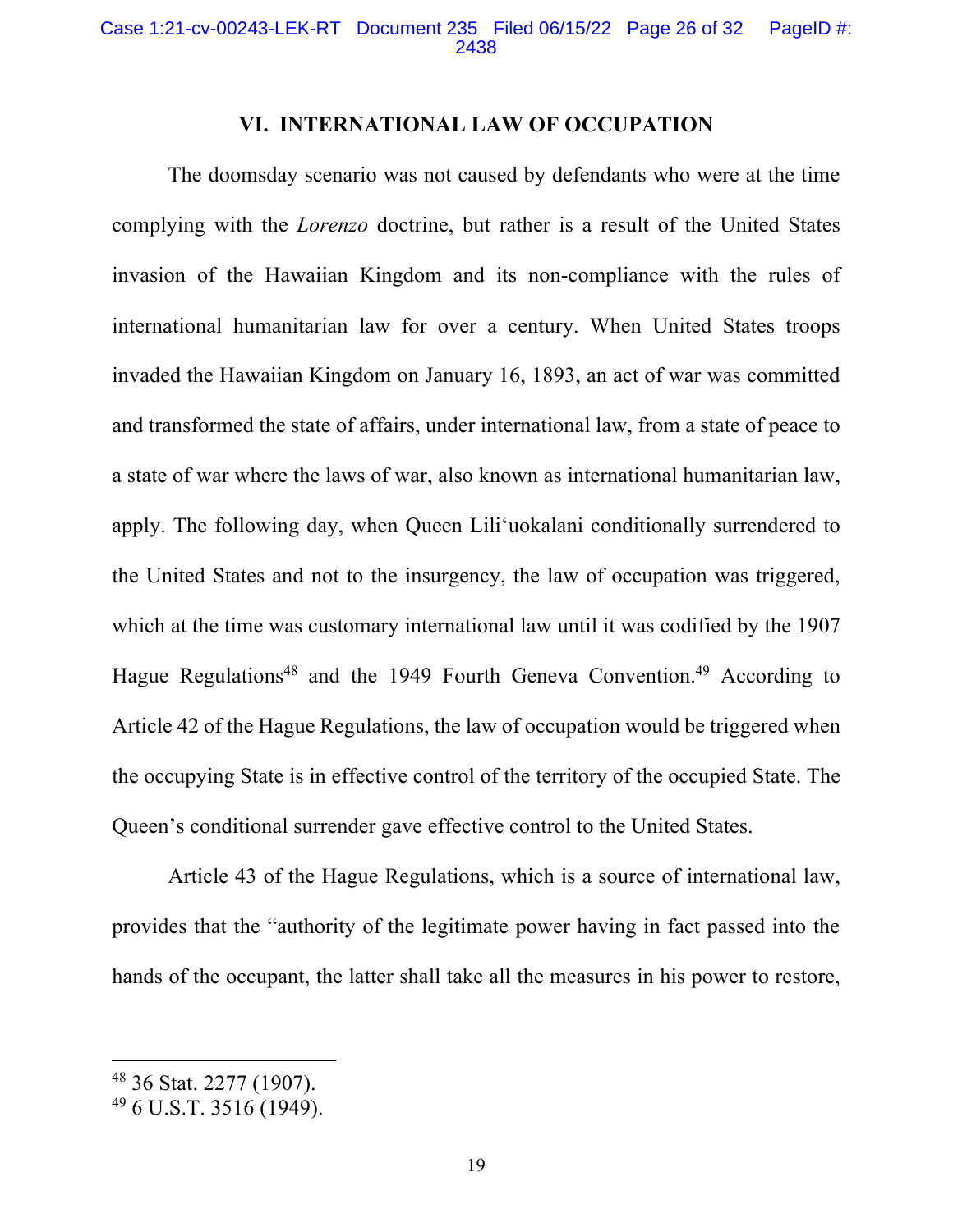and ensure, as far as possible, public order and safety, while respecting, unless absolutely prevented, the laws in force in the country."50 Article 64 of the Fourth Geneva Convention states, the "penal laws of the occupied territory shall remain in force."<sup>51</sup>

The "text of Article 43," according to Professor Benvenisti, "was accepted by scholars as mere reiteration of the older law, and subsequently the article was generally recognized as expressing customary international law."52 Professor Graber also states that "nothing distinguishes the writing of the period following the 1899 Hague code from the writing prior to that code."53 The United States government also recognizes that this principle is customary international law that predates the Hague Conventions. In a 1943 legal opinion, the United States stated:

The Hague Convention clearly enunciated the principle that the laws applicable in an occupied territory remain in effect during the occupation, subject to change by the military authorities within the limits of the Convention. Article 43: […] This declaration of the Hague Convention amounts only to a reaffirmation of the recognized international law prior to that time.<sup>54</sup>

<sup>50</sup> 36 Stat. 2277, 2306 (1907).

<sup>51</sup> 6.3 U.S.T. 3516, 3558 (1955).

<sup>52</sup> Eyal Benvenisti, *The International Law of Occupation* 8 (1993).

<sup>53</sup> Doris Graber, *The Development of the Law of Belligerent Occupation: 1863- 1914*, 143 (1949).

<sup>&</sup>lt;sup>54</sup> United States, Opinion on the Legality of the Issuance of AMG (Allied Military Government) Currency in Sicily, 23 Sept. 1943, reprinted in Occupation Currency Transactions: Hearings Before the Committees on Appropriations Armed Services and Banking and Currency, U.S. Senate, 80th Congress, First Session, 73, 75 (17- 18 Jun. 1947).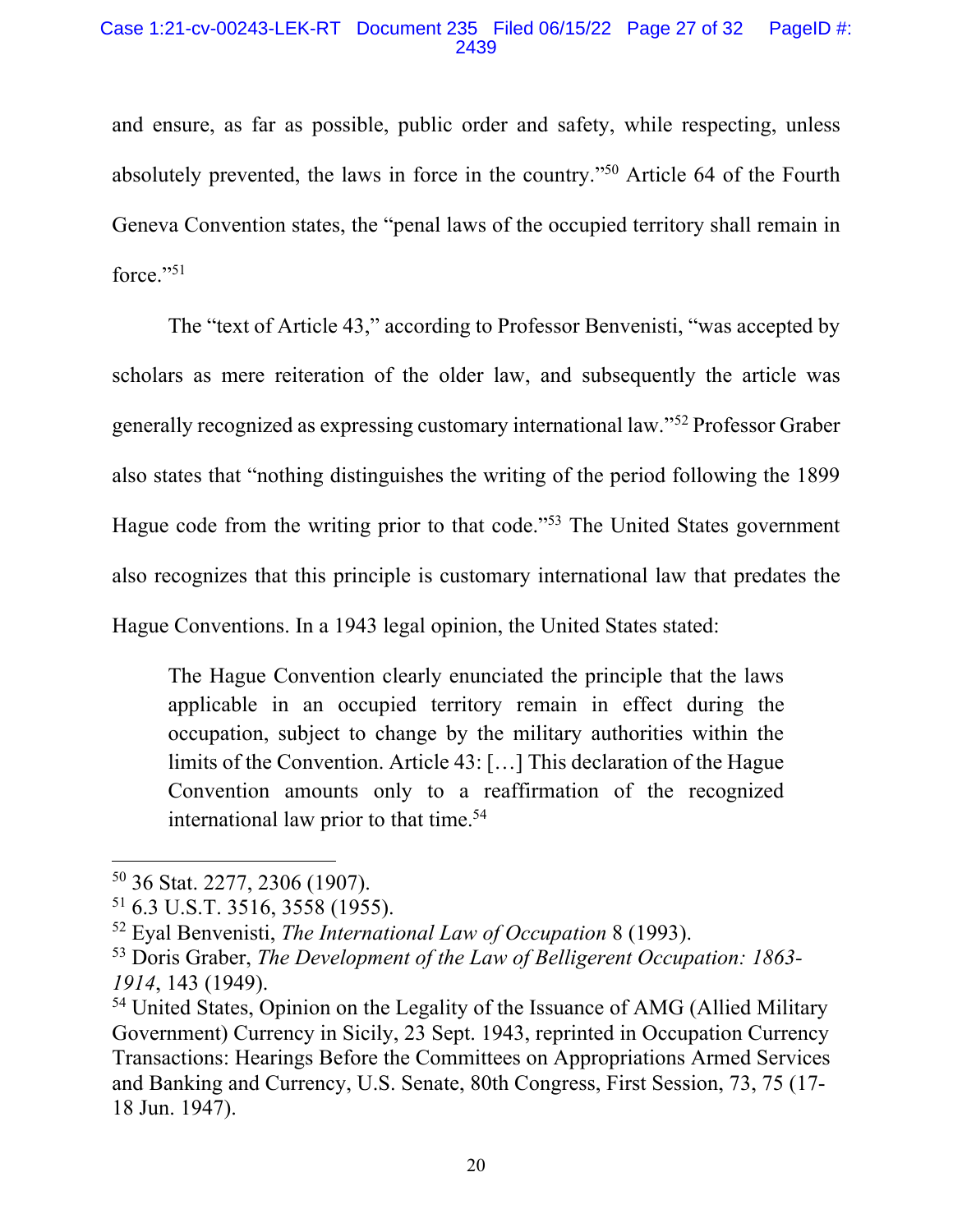#### Case 1:21-cv-00243-LEK-RT Document 235 Filed 06/15/22 Page 28 of 32 PageID #: 2440

Article 43 of the Hague Regulations and Article 64 of the Fourth Geneva Convention obliged the United States, as the occupying State, to administer the laws of the occupied State, the Hawaiian Kingdom. Since January 17, 1893, the United States did not administer Hawaiian Kingdom law, and since July 7, 1898, began to unlawfully impose its municipal laws over Hawaiian territory. The consequences of these acts have risen to the violation of peremptory norms—war crimes.55

By applying international law, the *Lorenzo* doctrine would have mandated changing the presumption from the courts being lawfully constituted to the courts not being lawfully constituted. As the trial court was not lawfully constituted, the prosecution of Lorenzo was void in the first place. According to Judge Moore, "[c]ourts that act beyond…constraints act without power; judgments of courts lacking subject matter jurisdiction are void—not deserving of respect by other judicial bodies or by the litigants,"<sup>56</sup> because "[i]f a person or body assumes to act as a court without any semblance of legal authority so to act and gives a purported judgment, the judgment is, of course, wholly void."<sup>57</sup>

<sup>55</sup> William Schabas, "War Crimes Related to the United States Belligerent Occupation of the Hawaiian Kingdom," in David Keanu Sai, ed., *The Royal Commission of Inquiry: Investigating War Crimes and Human Rights Violations Committed in the Hawaiian Kingdom*, 151-169 (2020).

<sup>56</sup> Karen Nelson Moore, "Collateral Attack on Subject Matter Jurisdiction: A Critique of the Restatement (Second) of Judgments," 66 *Cornell Law Review* 534, 537 (1981).

<sup>57</sup> *Restatement of the Law (Second) of Judgments*, 7(f), 45.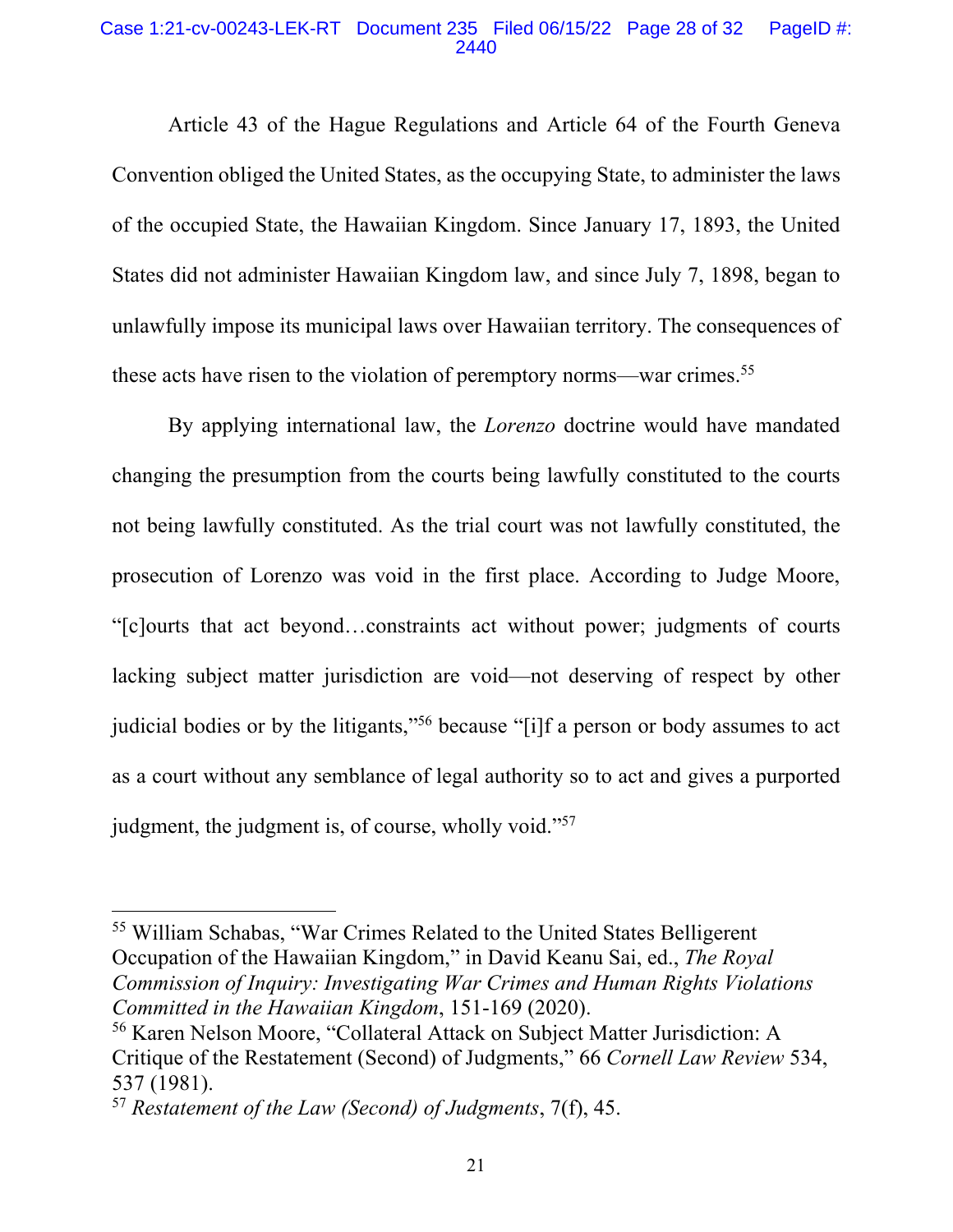### Case 1:21-cv-00243-LEK-RT Document 235 Filed 06/15/22 Page 29 of 32 PageID #: 2441

Mindful of the fact that Hawaiian Kingdom laws that existed prior to January 17, 1893, required legislation to bring these laws up to date, the Council of Regency proclaimed that all United States federal laws, State of Hawai'i laws, and County ordinances "shall be the provisional laws of the Realm subject to ratification by the Legislative Assembly of the Hawaiian Kingdom once assembled, with the express proviso that these provisional laws do not run contrary to the express, reason and spirit of the laws of the Hawaiian Kingdom prior to July 6, 1887, the international laws of occupation and international humanitarian law, and if it be the case they shall be regarded as invalid and void."58 According to Professor Lenzerini, it "may be concluded that, under international humanitarian law, the proclamations of the Council of Regency…have on the civilian population the effect of acts of domestic legislation aimed at protecting their rights and prerogatives, which should be, to the extent possible, respected and implemented by the occupying power.<sup>59</sup> Neither the United States nor the State of Hawai'i has implemented the proclamations of the Council of Regency.

<sup>58</sup> *Proclamation of Provisional Laws of the Realm* (10 October 2014) (online at: https://hawaiiankingdom.org/pdf/Proc\_Provisional\_Laws.pdf).

<sup>59</sup> Federico Lenzerini, *Legal Opinion on the Authority of the Council of Regency of the Hawaiian Kingdom* [ECF 55-2], para. 14 (24 May 2020).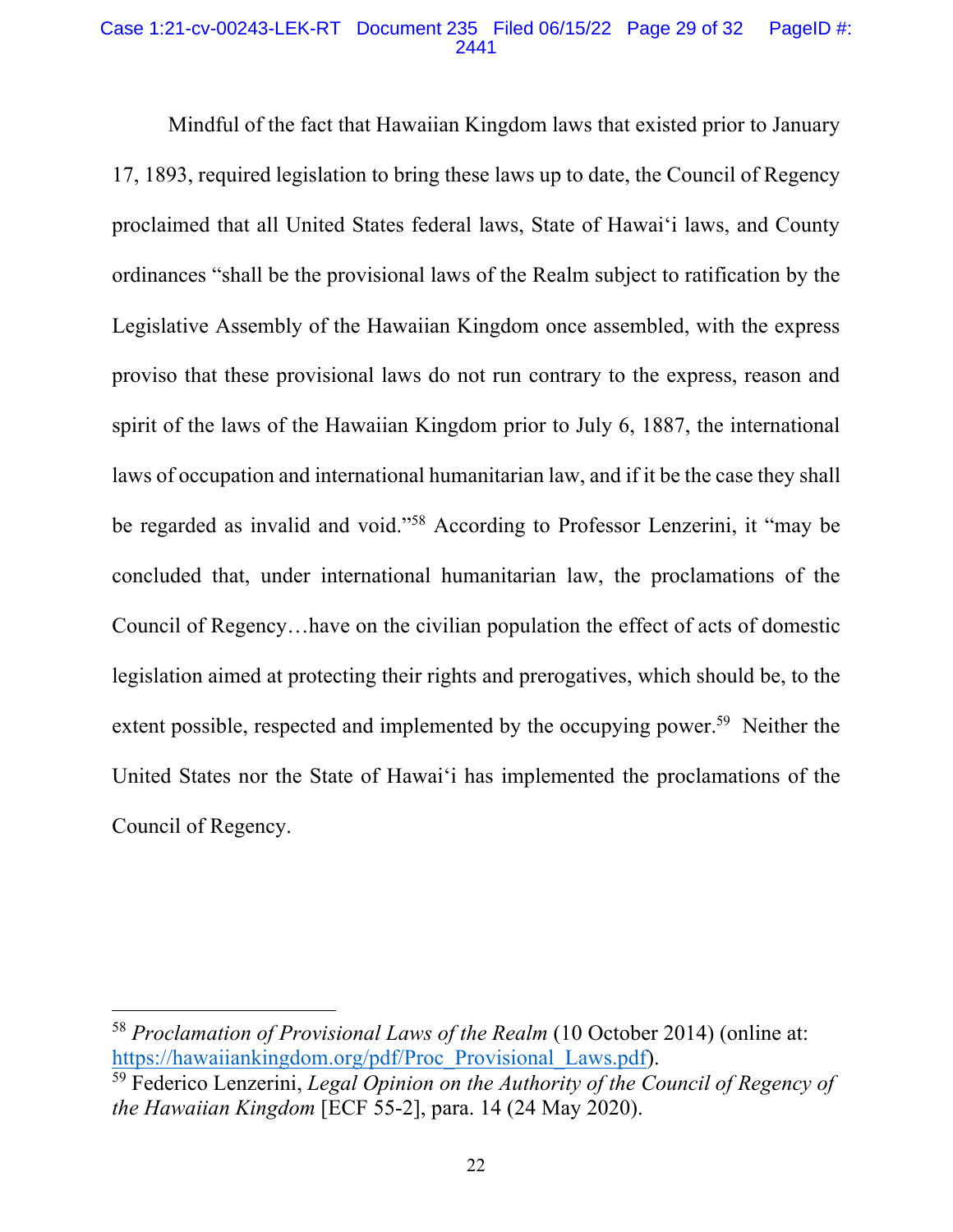### **VII. CONCLUSION**

Without citing any rebuttable evidence to the presumption of continuity of the Hawaiian State, the Court relied on *Fonoti*. This case, however, is not judge-made law or federal common law like *Banco Nacional de Cuba v. Sabbatino* regarding international relations. The *Fonoti* case was a decision that did not comply with the *Lorenzo* doctrine and, therefore, cannot be used by this Court as if it is federal common law. While the Court cited the *Fonoti* case in its granting of the Defendants' cross-motion to dismiss, which was based on the *Lorenzo* doctrine, albeit in error, the Court willfully disregarded international law and the *Lorenzo* doctrine to the detriment of the Plaintiff Hawaiian Kingdom, being a manifest error of law and fact and a manifest injustice. The Court has willfully avoided the *Lorenzo* doctrine that calls for evidence that the Hawaiian Kingdom does not exist "as a state in accordance with recognized attributes of a state's sovereign nature." The *Lorenzo* doctrine does not seek to determine whether the government of the Hawaiian State exists. Notwithstanding the restoration of the government of the Hawaiian State three years after *State of Hawai'i v. Lorenzo* in 1994 as a Council of Regency and Plaintiff in this case, the *Lorenzo* doctrine's evidentiary burden was not altered except by the application of international law.

The Court has provided no legal basis to grant Defendants' cross-motion to dismiss first amended complaint. Therefore, this Court is bound by treaty law to take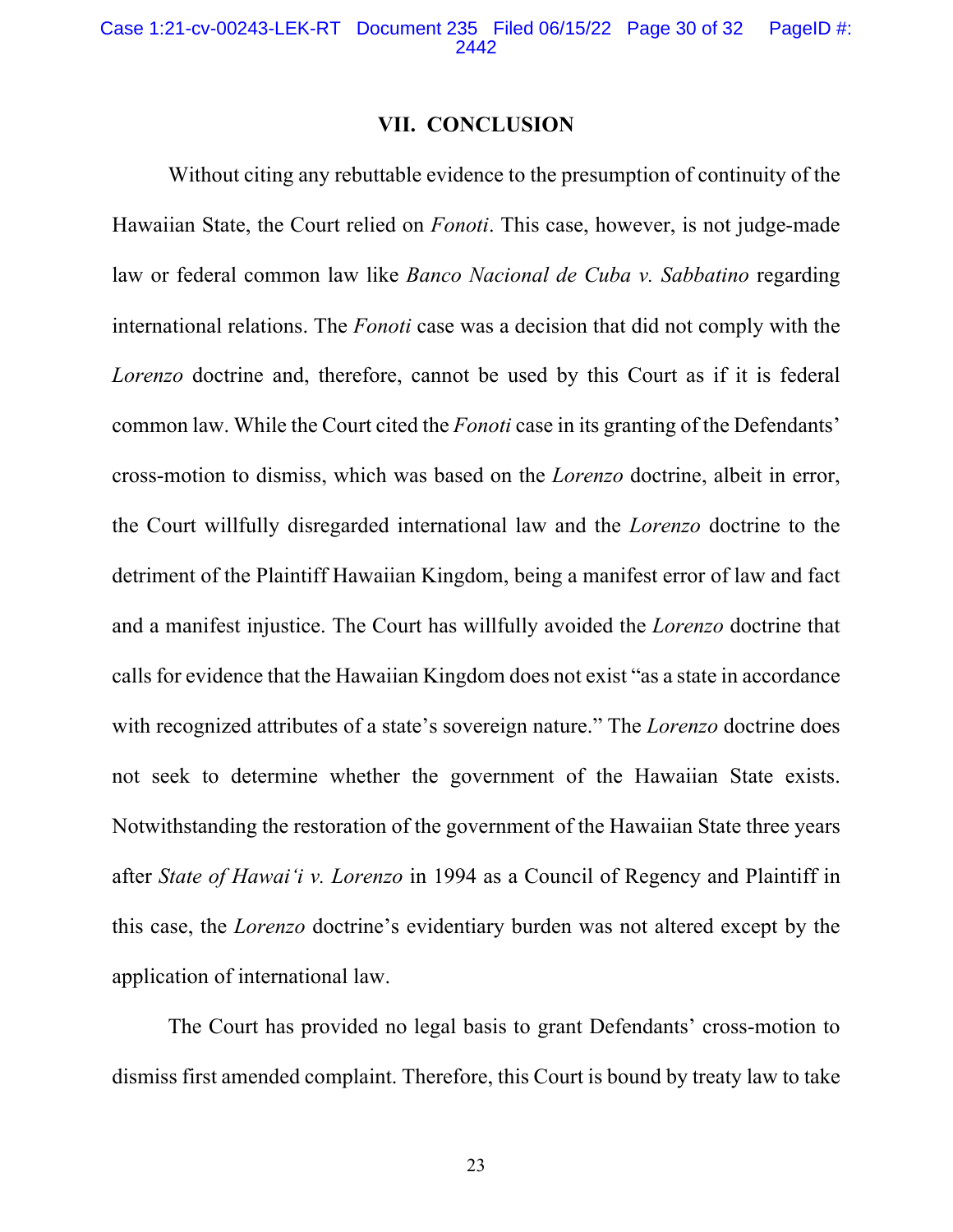#### Case 1:21-cv-00243-LEK-RT Document 235 Filed 06/15/22 Page 31 of 32 PageID #: 2443

affirmative steps to transform itself into an Article II Court by virtue of Article 43 of the 1907 Hague Regulations, just as the International Bureau of the PCA established the arbitral tribunal by virtue of Article 47 of the 1907 *Hague Convention on the Pacific Settlement of International Disputes*<sup>60</sup> because of the *juridical fact* of the Hawaiian Kingdom's existence as a State.<sup>61</sup> This Court is also bound to transform itself into an Article II Court because it is situated within the territory of the Hawaiian Kingdom and not within the territory of the United States pursuant to the *Lorenzo* doctrine. Furthermore, Federal Defendants have provided no rebuttable evidence that the Hawaiian Kingdom as a State was extinguished under international law other than invoking its internal laws as justification for not complying with its international obligations, which are barred by customary international law and treaty law.

<sup>60</sup> 1907 *Hague Convention on the Pacific Settlement of International Disputes, I,*  36 Stat. 2199 (1907).

<sup>61</sup> Federico Lenzerini, *Civil Law on Juridical Fact of the Hawaiian State and the Consequential Juridical Act by the Permanent Court of Arbitration* [ECF 174-2] (December 5, 2021).